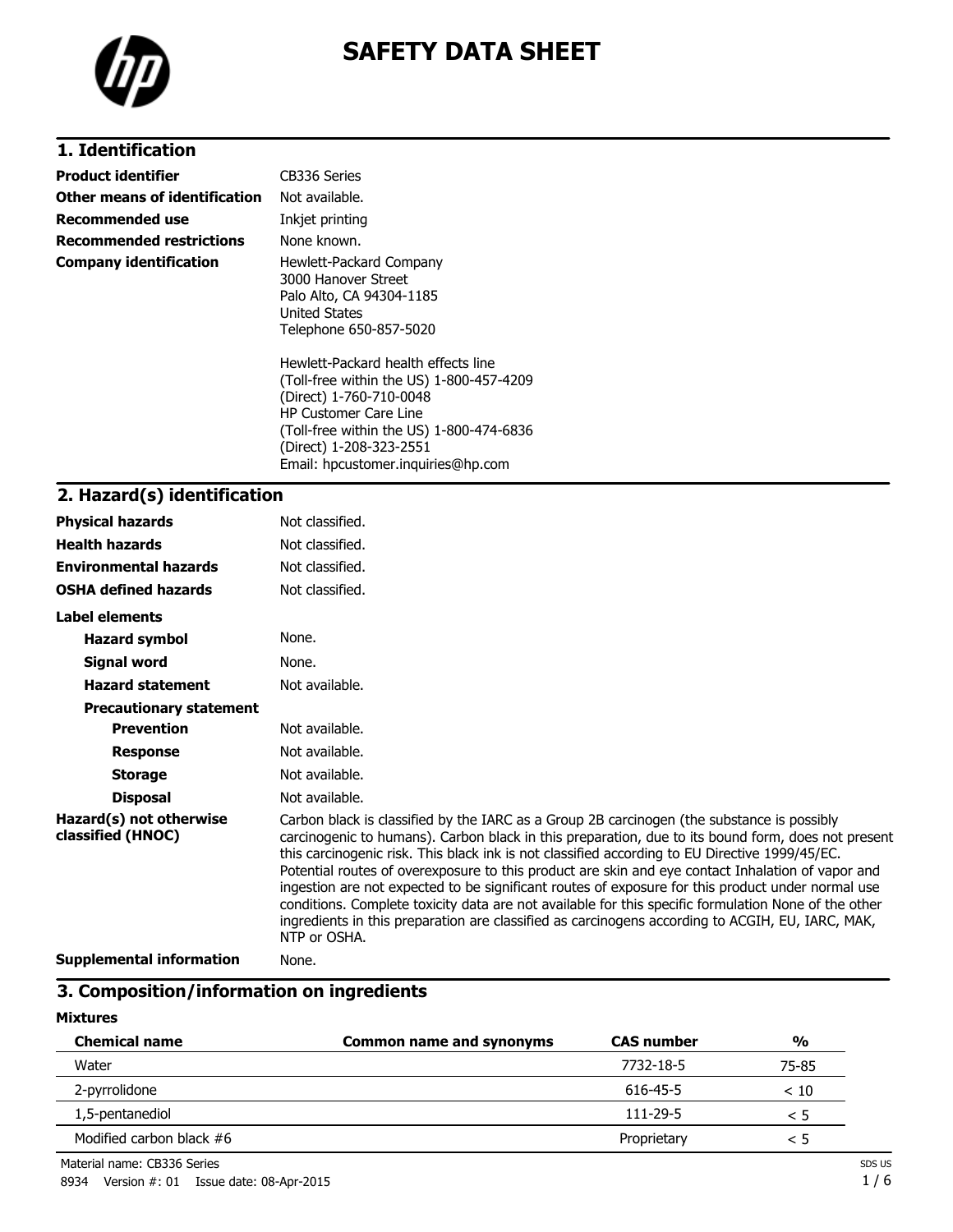| <b>Chemical name</b>                                                                                | <b>Common name and synonyms</b>                                                                                                                                                                                                                                            | <b>CAS number</b> | $\frac{0}{0}$ |
|-----------------------------------------------------------------------------------------------------|----------------------------------------------------------------------------------------------------------------------------------------------------------------------------------------------------------------------------------------------------------------------------|-------------------|---------------|
| Modified carbon black #2                                                                            |                                                                                                                                                                                                                                                                            | Proprietary       | 2.5           |
| <b>Composition comments</b>                                                                         | This ink supply contains an aqueous ink formulation.<br>This product has been evaluated using criteria specified in 29 CFR 1910.1200 (Hazard<br>Communication Standard).                                                                                                   |                   |               |
|                                                                                                     | Carbon black is present only in a bound form in this preparation.                                                                                                                                                                                                          |                   |               |
| 4. First-aid measures                                                                               |                                                                                                                                                                                                                                                                            |                   |               |
| <b>Inhalation</b>                                                                                   | Remove to fresh air. If symptoms persist, get medical attention.                                                                                                                                                                                                           |                   |               |
| <b>Skin contact</b>                                                                                 | Wash affected areas thoroughly with mild soap and water. Get medical attention if irritation<br>develops or persists.                                                                                                                                                      |                   |               |
| Eye contact                                                                                         | Do not rub eyes. Immediately flush with large amounts of clean, warm water (low pressure) for at<br>least 15 minutes or until particles are removed. If irritation persists get medical attention.                                                                         |                   |               |
| <b>Ingestion</b>                                                                                    | If ingestion of a large amount does occur, seek medical attention.                                                                                                                                                                                                         |                   |               |
| Most important<br>symptoms/effects, acute and<br>delayed                                            | Not available.                                                                                                                                                                                                                                                             |                   |               |
| 5. Fire-fighting measures                                                                           |                                                                                                                                                                                                                                                                            |                   |               |
| Suitable extinguishing media                                                                        | Dry chemical, CO2, water spray or regular foam.                                                                                                                                                                                                                            |                   |               |
| Unsuitable extinguishing<br>media                                                                   | None known.                                                                                                                                                                                                                                                                |                   |               |
| <b>Specific hazards arising from</b><br>the chemical                                                | Not applicable.                                                                                                                                                                                                                                                            |                   |               |
| <b>Special protective equipment</b><br>and precautions for<br>firefighters                          | Not available.                                                                                                                                                                                                                                                             |                   |               |
| <b>Specific methods</b>                                                                             | None established.                                                                                                                                                                                                                                                          |                   |               |
| 6. Accidental release measures                                                                      |                                                                                                                                                                                                                                                                            |                   |               |
| <b>Personal precautions,</b><br>protective equipment and<br>emergency procedures                    | Wear appropriate personal protective equipment.                                                                                                                                                                                                                            |                   |               |
| <b>Methods and materials for</b><br>containment and cleaning up<br><b>Environmental precautions</b> | Dike the spilled material, where this is possible. Absorb with inert absorbent such as dry clay, sand<br>or diatomaceous earth, commercial sorbents, or recover using pumps.<br>Do not let product enter drains. Do not flush into surface water or sanitary sewer system. |                   |               |
| 7. Handling and storage                                                                             |                                                                                                                                                                                                                                                                            |                   |               |
| <b>Precautions for safe handling</b>                                                                | Avoid contact with skin, eyes and clothing.                                                                                                                                                                                                                                |                   |               |
| <b>Conditions for safe storage,</b><br>including any<br>incompatibilities                           | Keep out of the reach of children. Keep away from excessive heat or cold.                                                                                                                                                                                                  |                   |               |
| 8. Exposure controls/personal protection                                                            |                                                                                                                                                                                                                                                                            |                   |               |
| <b>Occupational exposure limits</b>                                                                 | No exposure limits noted for ingredient(s).                                                                                                                                                                                                                                |                   |               |
| <b>Biological limit values</b>                                                                      | No biological exposure limits noted for the ingredient(s).                                                                                                                                                                                                                 |                   |               |
| <b>Exposure guidelines</b>                                                                          | Exposure limits have not been established for this product.                                                                                                                                                                                                                |                   |               |
| <b>Appropriate engineering</b><br>controls                                                          | Use in a well ventilated area.                                                                                                                                                                                                                                             |                   |               |
| <b>Eye/face protection</b>                                                                          | Individual protection measures, such as personal protective equipment<br>Not available.                                                                                                                                                                                    |                   |               |
| <b>Skin protection</b>                                                                              |                                                                                                                                                                                                                                                                            |                   |               |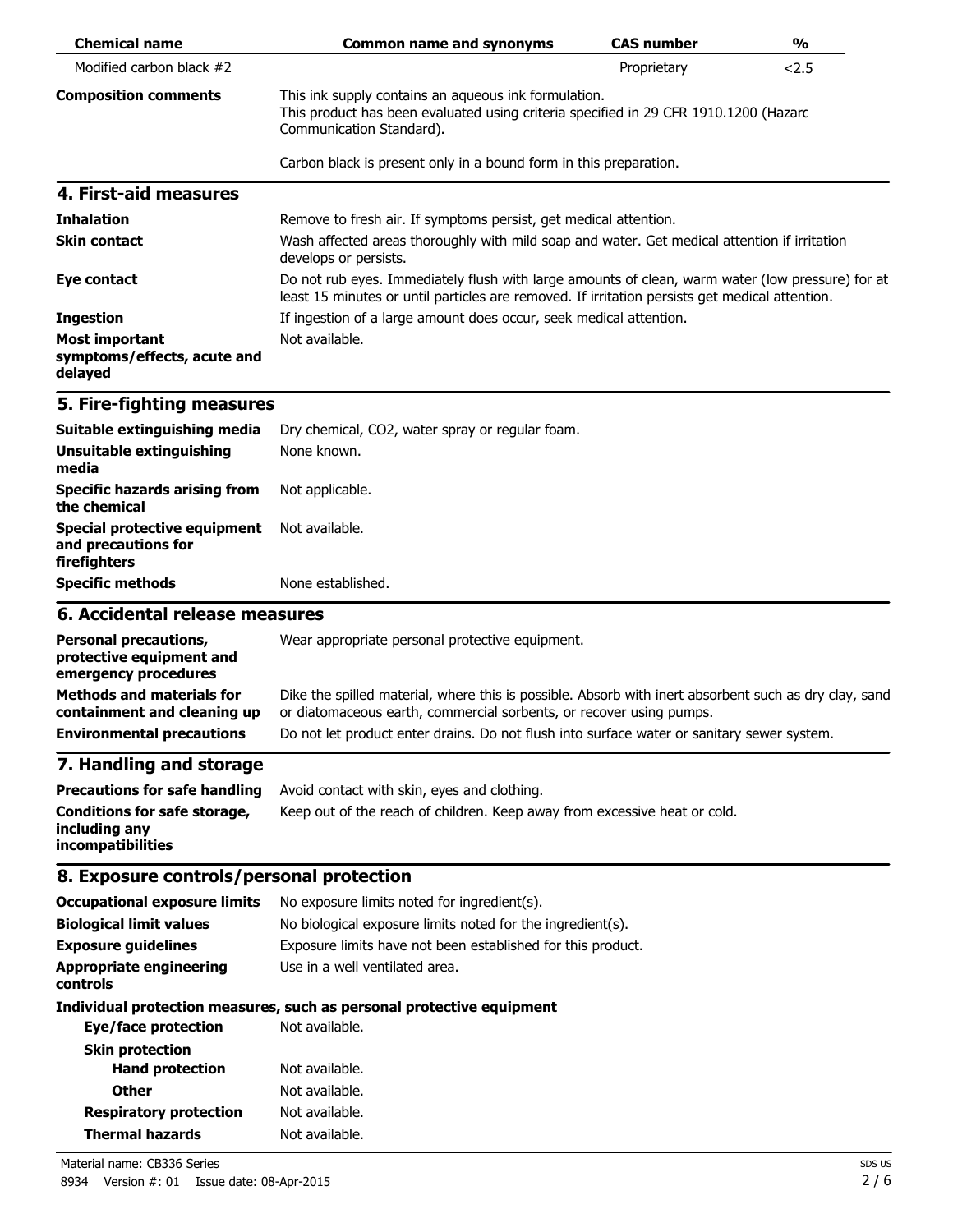#### **9. Physical and chemical properties**

| <b>Appearance</b>                                   |                                                           |
|-----------------------------------------------------|-----------------------------------------------------------|
| <b>Physical state</b>                               | Not available.                                            |
| <b>Color</b>                                        | Black.                                                    |
| Odor                                                | Not available.                                            |
| <b>Odor threshold</b>                               | Not available.                                            |
| рH                                                  | $7.5 - 8.2$                                               |
| <b>Melting point/freezing point</b>                 | Not available.                                            |
| <b>Initial boiling point and</b><br>boiling range   | Not determined                                            |
| <b>Flash point</b>                                  | > 230.0 °F (> 110.0 °C) Setaflash Closed Cup              |
| <b>Evaporation rate</b>                             | Not determined                                            |
| <b>Flammability (solid, gas)</b>                    | Not available.                                            |
| <b>Upper/lower flammability or explosive limits</b> |                                                           |
| Flammability limit - lower Not determined<br>(9/6)  |                                                           |
| <b>Flammability limit -</b><br>upper $(% )$         | Not available.                                            |
| <b>Explosive limit - lower</b><br>(%)               | Not available.                                            |
| <b>Explosive limit - upper</b><br>(%)               | Not available.                                            |
| <b>Vapor pressure</b>                               | Not determined                                            |
| Solubility(ies)                                     |                                                           |
| <b>Solubility (water)</b>                           | Soluble in water                                          |
| <b>Partition coefficient</b><br>(n-octanol/water)   | Not available.                                            |
| <b>Auto-ignition temperature</b>                    | Not available.                                            |
| <b>Decomposition temperature</b>                    | Not available.                                            |
| <b>Viscosity</b>                                    | $>= 2 cp$                                                 |
| <b>Other information</b>                            | For other VOC regulatory data/information see Section 15. |
| VOC (Weight %)                                      | $< 147$ g/l                                               |
|                                                     |                                                           |

### **10. Stability and reactivity**

| <b>Reactivity</b>                            | Not available.                                                                                                                                   |
|----------------------------------------------|--------------------------------------------------------------------------------------------------------------------------------------------------|
| <b>Chemical stability</b>                    | Stable under recommended storage conditions.                                                                                                     |
| <b>Possibility of hazardous</b><br>reactions | Will not occur.                                                                                                                                  |
| <b>Conditions to avoid</b>                   | Not available.                                                                                                                                   |
| <b>Incompatible materials</b>                | Incompatible with strong bases and oxidizing agents.                                                                                             |
| <b>Hazardous decomposition</b><br>products   | Upon decomposition, this product may yield gaseous nitrogen oxides, carbon monoxide, carbon<br>dioxide and/or low molecular weight hydrocarbons. |

# **11. Toxicological information**

| Symptoms related to the<br>physical, chemical and<br>toxicological characteristics | Not available.                                                    |
|------------------------------------------------------------------------------------|-------------------------------------------------------------------|
| <b>Information on toxicological effects</b>                                        |                                                                   |
| <b>Acute toxicity</b>                                                              | Based on available data, the classification criteria are not met. |
| <b>Skin corrosion/irritation</b>                                                   | Based on available data, the classification criteria are not met. |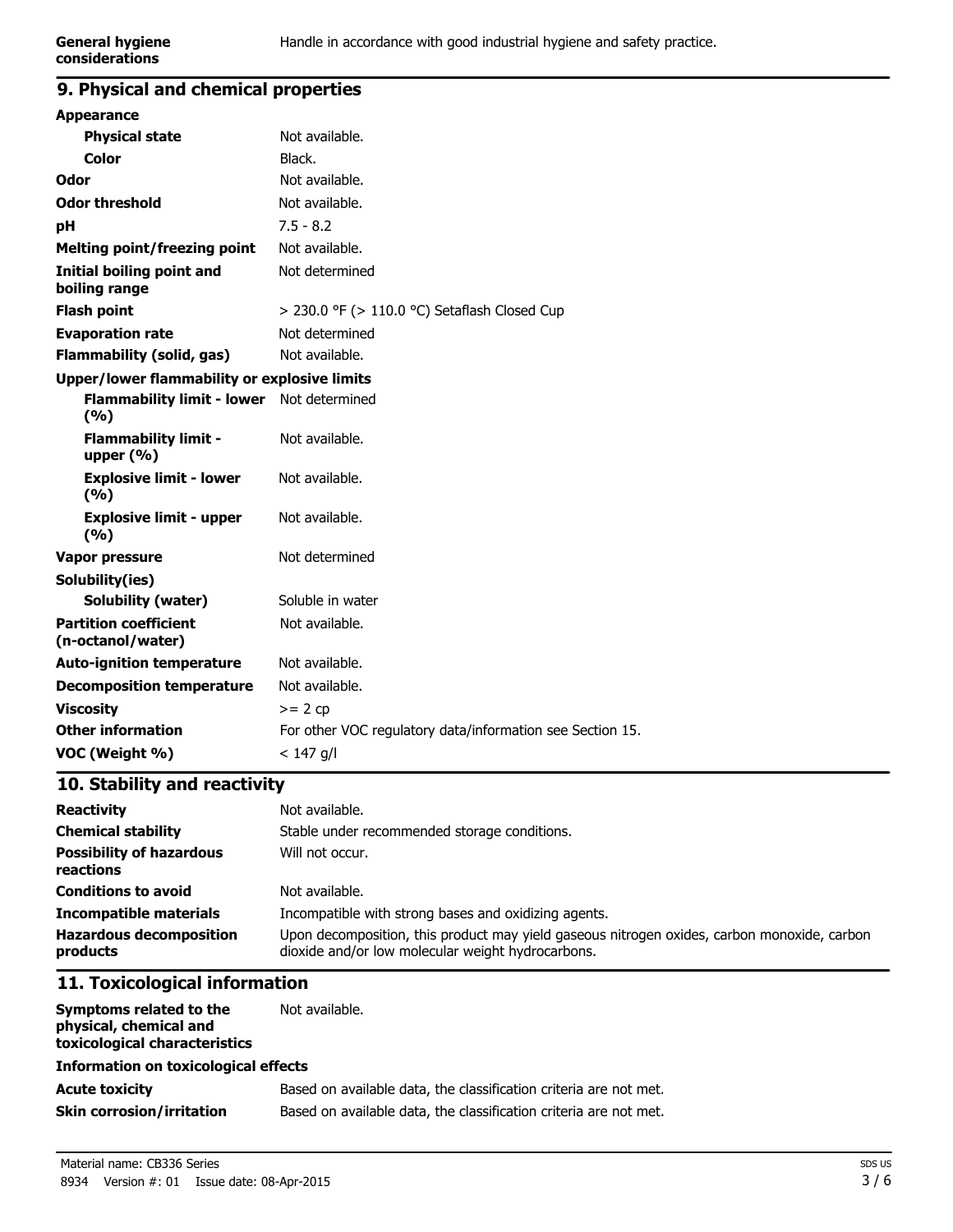| Serious eye damage/eye<br>irritation                  | Based on available data, the classification criteria are not met. |                                                                                                                                                                                                                                                                                                                                                                                                                |  |
|-------------------------------------------------------|-------------------------------------------------------------------|----------------------------------------------------------------------------------------------------------------------------------------------------------------------------------------------------------------------------------------------------------------------------------------------------------------------------------------------------------------------------------------------------------------|--|
| <b>Respiratory or skin sensitization</b>              |                                                                   |                                                                                                                                                                                                                                                                                                                                                                                                                |  |
| <b>Respiratory sensitization</b>                      |                                                                   | Based on available data, the classification criteria are not met.                                                                                                                                                                                                                                                                                                                                              |  |
| <b>Skin sensitization</b>                             |                                                                   | Based on available data, the classification criteria are not met.                                                                                                                                                                                                                                                                                                                                              |  |
| <b>Germ cell mutagenicity</b>                         |                                                                   | Based on available data, the classification criteria are not met.                                                                                                                                                                                                                                                                                                                                              |  |
| Carcinogenicity                                       |                                                                   | Based on available data, the classification criteria are not met.                                                                                                                                                                                                                                                                                                                                              |  |
|                                                       | bound form in this preparation.                                   | Carbon black is classified as a carcinogen by the IARC (possibly carcinogenic to humans, Group<br>2B) and by the State of California under Proposition 65. In their evaluations of carbon black, both<br>organizations indicate that exposure to carbon black, per se, does not occur when it remains<br>bound within a product matrix, specifically, rubber, ink, or paint. Carbon black is present only in a |  |
| <b>Reproductive toxicity</b>                          |                                                                   | Based on available data, the classification criteria are not met.                                                                                                                                                                                                                                                                                                                                              |  |
| Specific target organ toxicity<br>- single exposure   |                                                                   | Based on available data, the classification criteria are not met.                                                                                                                                                                                                                                                                                                                                              |  |
| Specific target organ toxicity<br>- repeated exposure |                                                                   | Based on available data, the classification criteria are not met.                                                                                                                                                                                                                                                                                                                                              |  |
| <b>Aspiration hazard</b>                              |                                                                   | Based on available data, the classification criteria are not met.                                                                                                                                                                                                                                                                                                                                              |  |
| <b>Further information</b>                            |                                                                   | Complete toxicity data are not available for this specific formulation<br>Refer to Section 2 for potential health effects and Section 4 for first aid measures.                                                                                                                                                                                                                                                |  |
| <b>Components</b>                                     | <b>Species</b>                                                    | <b>Test Results</b>                                                                                                                                                                                                                                                                                                                                                                                            |  |
| 2-pyrrolidone (CAS 616-45-5)                          |                                                                   |                                                                                                                                                                                                                                                                                                                                                                                                                |  |
| Acute                                                 |                                                                   |                                                                                                                                                                                                                                                                                                                                                                                                                |  |
| Oral                                                  |                                                                   |                                                                                                                                                                                                                                                                                                                                                                                                                |  |
| LD50                                                  | Guinea pig                                                        | 6500 mg/kg                                                                                                                                                                                                                                                                                                                                                                                                     |  |

## **12. Ecological information**

| Aquatic toxicity | Not expected to be harmful to aquatic organisms. |  |
|------------------|--------------------------------------------------|--|
|                  |                                                  |  |

| <b>Ecotoxicity</b>                                                 |                |                                      |                        |
|--------------------------------------------------------------------|----------------|--------------------------------------|------------------------|
| <b>Product</b>                                                     |                | <b>Species</b>                       | <b>Test Results</b>    |
| CB336 Series (CAS Mixture)                                         |                |                                      |                        |
| <b>Aquatic</b>                                                     |                |                                      |                        |
| Acute                                                              |                |                                      |                        |
| <b>Fish</b>                                                        | LC50           | Fathead minnow (Pimephales promelas) | $>$ 750 mg/l, 96 hours |
| <b>Components</b>                                                  |                | <b>Species</b>                       | <b>Test Results</b>    |
| 2-pyrrolidone (CAS 616-45-5)                                       |                |                                      |                        |
| Aquatic                                                            |                |                                      |                        |
| Crustacea                                                          | EC50           | Water flea (Daphnia pulex)           | 13.21 mg/l, 48 hours   |
| <b>Persistence and degradability</b>                               | Not available. |                                      |                        |
| <b>Bioaccumulative potential</b>                                   | Not available. |                                      |                        |
| Partition coefficient n-octanol / water (log Kow)<br>2-pyrrolidone |                | $-0.85$                              |                        |
| <b>Mobility in soil</b>                                            | Not available. |                                      |                        |
| Other adverse effects                                              | Not available. |                                      |                        |

Rat 6500 mg/kg

# **13. Disposal considerations**

| <b>Disposal instructions</b> | Dispose of waste material according to Local, State, Federal, and Provincial Environmental<br>Regulations.                                                                |
|------------------------------|---------------------------------------------------------------------------------------------------------------------------------------------------------------------------|
|                              | Do not allow this material to drain into sewers/water supplies.<br>HP's Planet Partners (trademark) supplies recycling program enables simple, convenient recycling of    |
|                              | HP original inkjet and LaserJet supplies. For more information and to determine if this service is<br>available in your location, please visit http://www.hp.com/recycle. |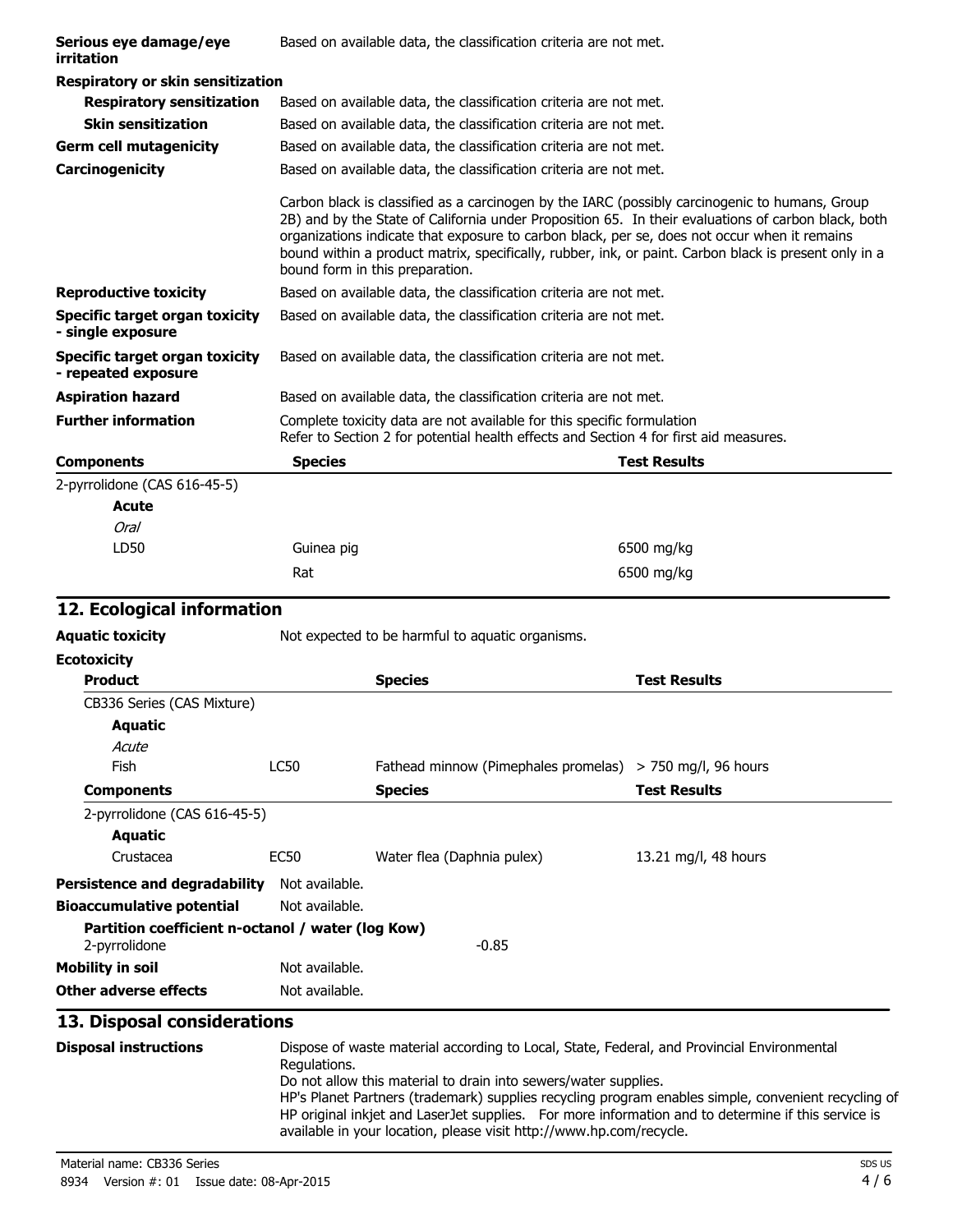#### **14. Transport information**

#### **DOT**

Not regulated as dangerous goods.

#### **IATA**

Not regulated as dangerous goods.

#### **IMDG**

Not regulated as dangerous goods.

#### **ADR**

Not regulated as dangerous goods.

**Further information** Not a dangerous good under DOT, IATA, ADR, IMDG, or RID.

### **15. Regulatory information**

**US federal regulations** US TSCA 12(b): Does not contain listed chemicals.

|                                                       | TSCA Section 12(b) Export Notification (40 CFR 707, Subpt. D)                                                                                                                                                                                                                                                     |
|-------------------------------------------------------|-------------------------------------------------------------------------------------------------------------------------------------------------------------------------------------------------------------------------------------------------------------------------------------------------------------------|
| Not regulated.                                        |                                                                                                                                                                                                                                                                                                                   |
| <b>CERCLA Hazardous Substance List (40 CFR 302.4)</b> |                                                                                                                                                                                                                                                                                                                   |
| Not listed.                                           |                                                                                                                                                                                                                                                                                                                   |
| <b>SARA 304 Emergency release notification</b>        |                                                                                                                                                                                                                                                                                                                   |
| Not regulated.                                        |                                                                                                                                                                                                                                                                                                                   |
|                                                       | OSHA Specifically Regulated Substances (29 CFR 1910.1001-1050)                                                                                                                                                                                                                                                    |
| Not listed.                                           |                                                                                                                                                                                                                                                                                                                   |
|                                                       | <b>Superfund Amendments and Reauthorization Act of 1986 (SARA)</b>                                                                                                                                                                                                                                                |
| <b>Hazard categories</b>                              | Immediate Hazard - No<br>Delayed Hazard - No                                                                                                                                                                                                                                                                      |
|                                                       | Fire Hazard - No                                                                                                                                                                                                                                                                                                  |
|                                                       | Pressure Hazard - No                                                                                                                                                                                                                                                                                              |
|                                                       | Reactivity Hazard - No                                                                                                                                                                                                                                                                                            |
| <b>SARA 302 Extremely hazardous substance</b>         |                                                                                                                                                                                                                                                                                                                   |
| Not listed.                                           |                                                                                                                                                                                                                                                                                                                   |
| <b>SARA 311/312</b>                                   | No                                                                                                                                                                                                                                                                                                                |
| <b>Hazardous chemical</b>                             |                                                                                                                                                                                                                                                                                                                   |
| <b>Other federal regulations</b>                      |                                                                                                                                                                                                                                                                                                                   |
| <b>Safe Drinking Water Act</b>                        | Not regulated.                                                                                                                                                                                                                                                                                                    |
| (SDWA)                                                |                                                                                                                                                                                                                                                                                                                   |
| <b>US state regulations</b>                           |                                                                                                                                                                                                                                                                                                                   |
| <b>US. Massachusetts RTK - Substance List</b>         |                                                                                                                                                                                                                                                                                                                   |
| 2-pyrrolidone (CAS 616-45-5)                          |                                                                                                                                                                                                                                                                                                                   |
|                                                       | US. New Jersey Worker and Community Right-to-Know Act                                                                                                                                                                                                                                                             |
| Not listed.                                           |                                                                                                                                                                                                                                                                                                                   |
|                                                       | US. Pennsylvania Worker and Community Right-to-Know Law                                                                                                                                                                                                                                                           |
| 2-pyrrolidone (CAS 616-45-5)                          |                                                                                                                                                                                                                                                                                                                   |
| <b>US. Rhode Island RTK</b>                           |                                                                                                                                                                                                                                                                                                                   |
| Not regulated.                                        |                                                                                                                                                                                                                                                                                                                   |
| <b>US. California Proposition 65</b>                  |                                                                                                                                                                                                                                                                                                                   |
| Not Listed.                                           |                                                                                                                                                                                                                                                                                                                   |
| <b>Other information</b>                              | VOC content (less water, less exempt compounds) = $<$ 709 g/L (U.S. requirement, not for emissions<br>) VOC data based on formulation (Organic compounds minus solids)                                                                                                                                            |
| <b>Regulatory information</b>                         | All chemical substances in this HP product have been notified or are exempt from notification under<br>chemical substances notification laws in the following countries: US (TSCA), EU (EINECS/ELINCS),<br>Switzerland, Canada (DSL/NDSL), Australia, Japan, Philippines, South Korea, New Zealand, and<br>China. |

| Issue date       | 08-Apr-2015 |
|------------------|-------------|
| <b>Version #</b> | 01          |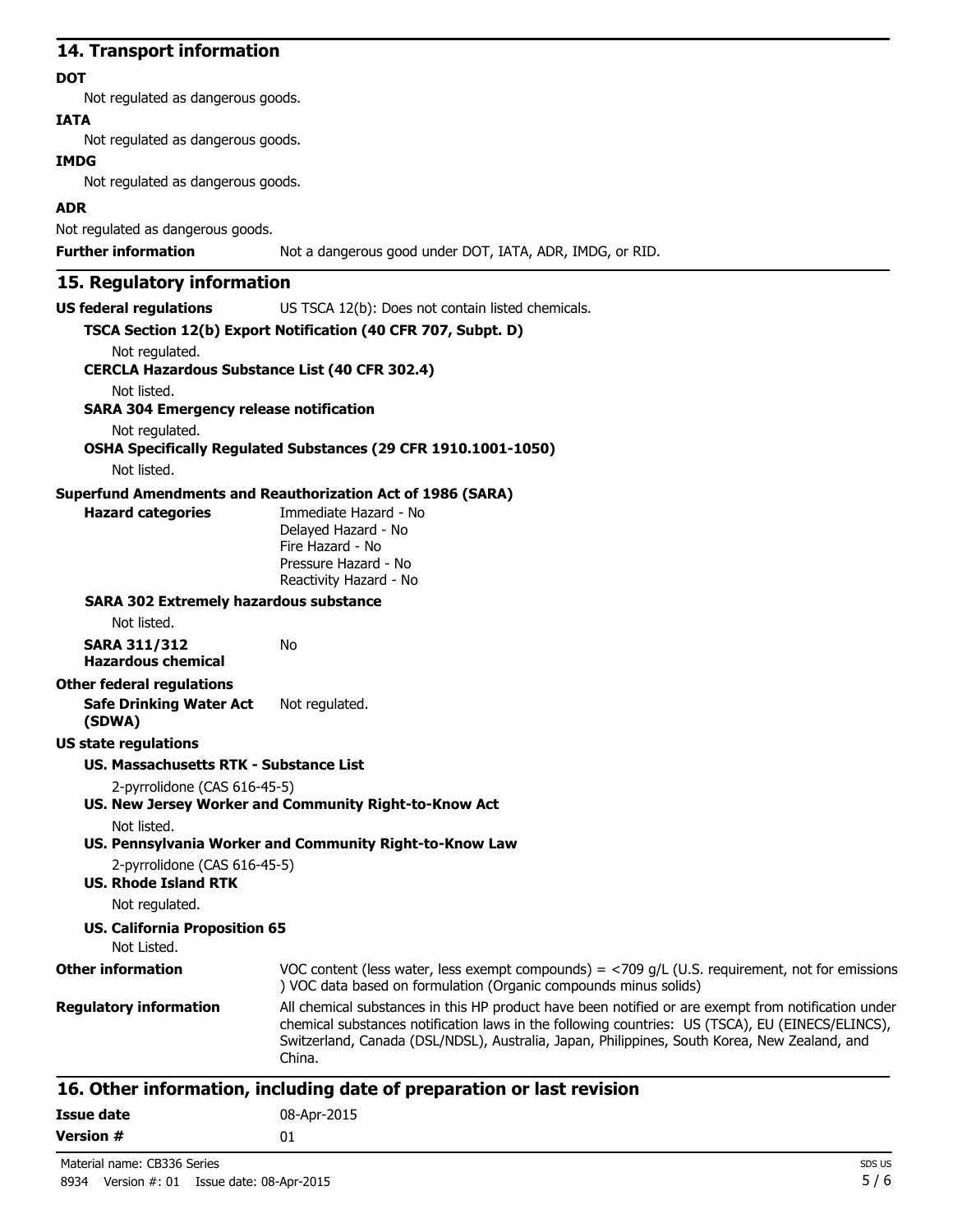| <b>Disclaimer</b>               | This Safety Data Sheet document is provided without charge to customers of Hewlett-Packard<br>Company. Data is the most current known to Hewlett-Packard Company at the time of preparation<br>of this document and is believed to be accurate. It should not be construed as quaranteeing<br>specific properties of the products as described or suitability for a particular application. This<br>document was prepared to the requirements of the jurisdiction specified in Section 1 above and<br>may not meet regulatory requirements in other countries. |
|---------------------------------|----------------------------------------------------------------------------------------------------------------------------------------------------------------------------------------------------------------------------------------------------------------------------------------------------------------------------------------------------------------------------------------------------------------------------------------------------------------------------------------------------------------------------------------------------------------|
| <b>Revision Information</b>     | 1. Product and Company Identification: Alternate Trade Names<br>Composition / Information on Ingredients<br>Physical & Chemical Properties: Multiple Properties<br>Ecological information: Aquatic toxicity                                                                                                                                                                                                                                                                                                                                                    |
| <b>Manufacturer information</b> | Hewlett-Packard Company<br>3000 Hanover Street<br>Palo Alto, California 94304-1112 US<br>Direct 1-650-857-5020                                                                                                                                                                                                                                                                                                                                                                                                                                                 |

#### **Explanation of abbreviations**

| <b>ACGIH</b>  | American Conference of Governmental Industrial Hygienists           |
|---------------|---------------------------------------------------------------------|
| <b>CAS</b>    | <b>Chemical Abstracts Service</b>                                   |
| <b>CERCLA</b> | Comprehensive Environmental Response Compensation and Liability Act |
| <b>CFR</b>    | Code of Federal Regulations                                         |
| <b>COC</b>    | Cleveland Open Cup                                                  |
| <b>DOT</b>    | Department of Transportation                                        |
| <b>EPCRA</b>  | Emergency Planning and Community Right-to-Know Act (aka SARA)       |
| <b>IARC</b>   | International Agency for Research on Cancer                         |
| <b>NIOSH</b>  | National Institute for Occupational Safety and Health               |
| <b>NTP</b>    | National Toxicology Program                                         |
| <b>OSHA</b>   | Occupational Safety and Health Administration                       |
| <b>PEL</b>    | Permissible Exposure Limit                                          |
| <b>RCRA</b>   | Resource Conservation and Recovery Act                              |
| <b>REC</b>    | Recommended                                                         |
| <b>REL</b>    | Recommended Exposure Limit                                          |
| <b>SARA</b>   | Superfund Amendments and Reauthorization Act of 1986                |
| <b>STEL</b>   | Short-Term Exposure Limit                                           |
| <b>TCLP</b>   | Toxicity Characteristics Leaching Procedure                         |
| <b>TLV</b>    | Threshold Limit Value                                               |
| <b>TSCA</b>   | <b>Toxic Substances Control Act</b>                                 |
| <b>VOC</b>    | Volatile Organic Compounds                                          |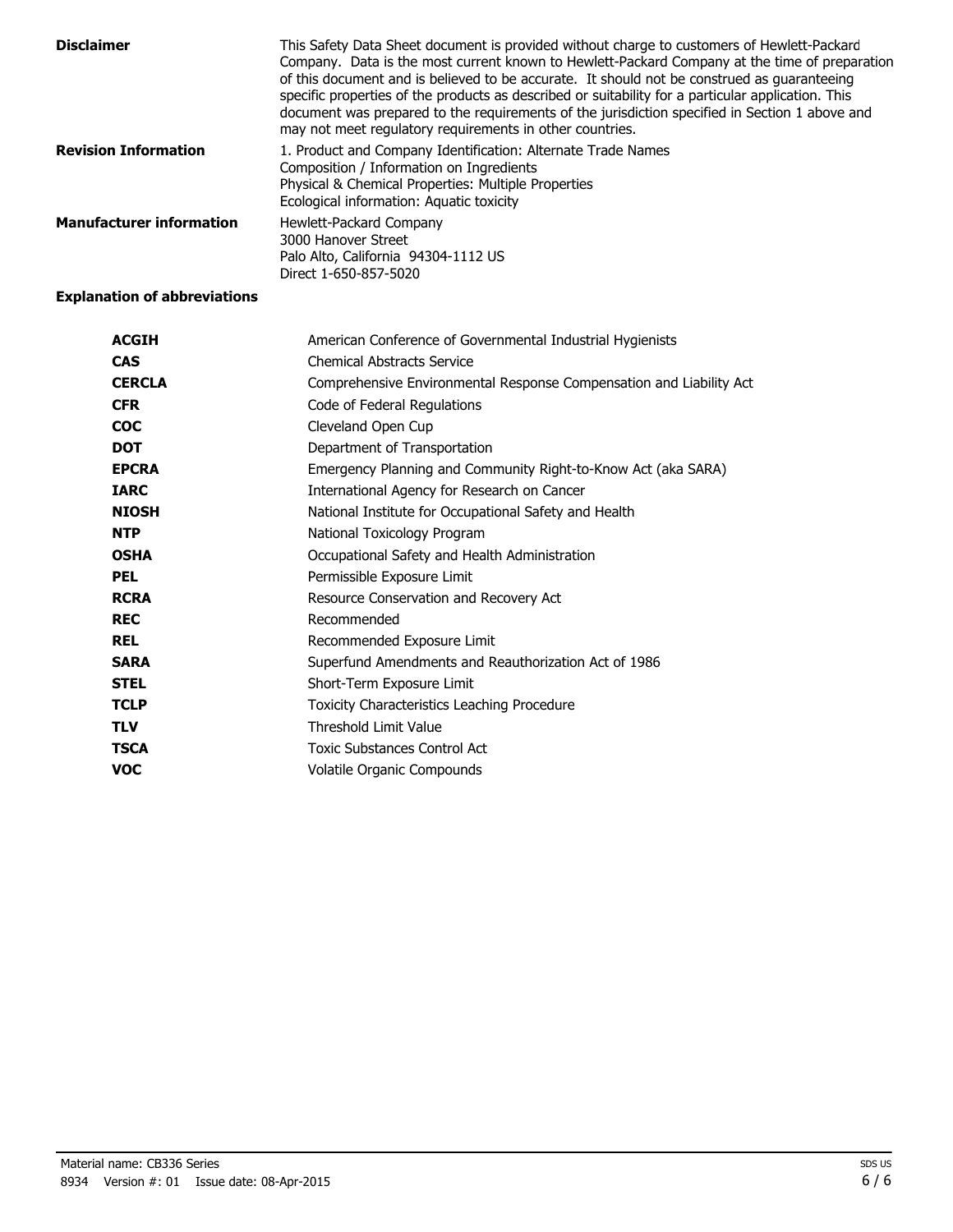CB338 Series[C][3]-SDS\_US-English-17.pdf

CB338 Series[M][3]-SDS\_US-English-14.pdf

CB338 Series[Y][3]-SDS\_US-English-14.pdf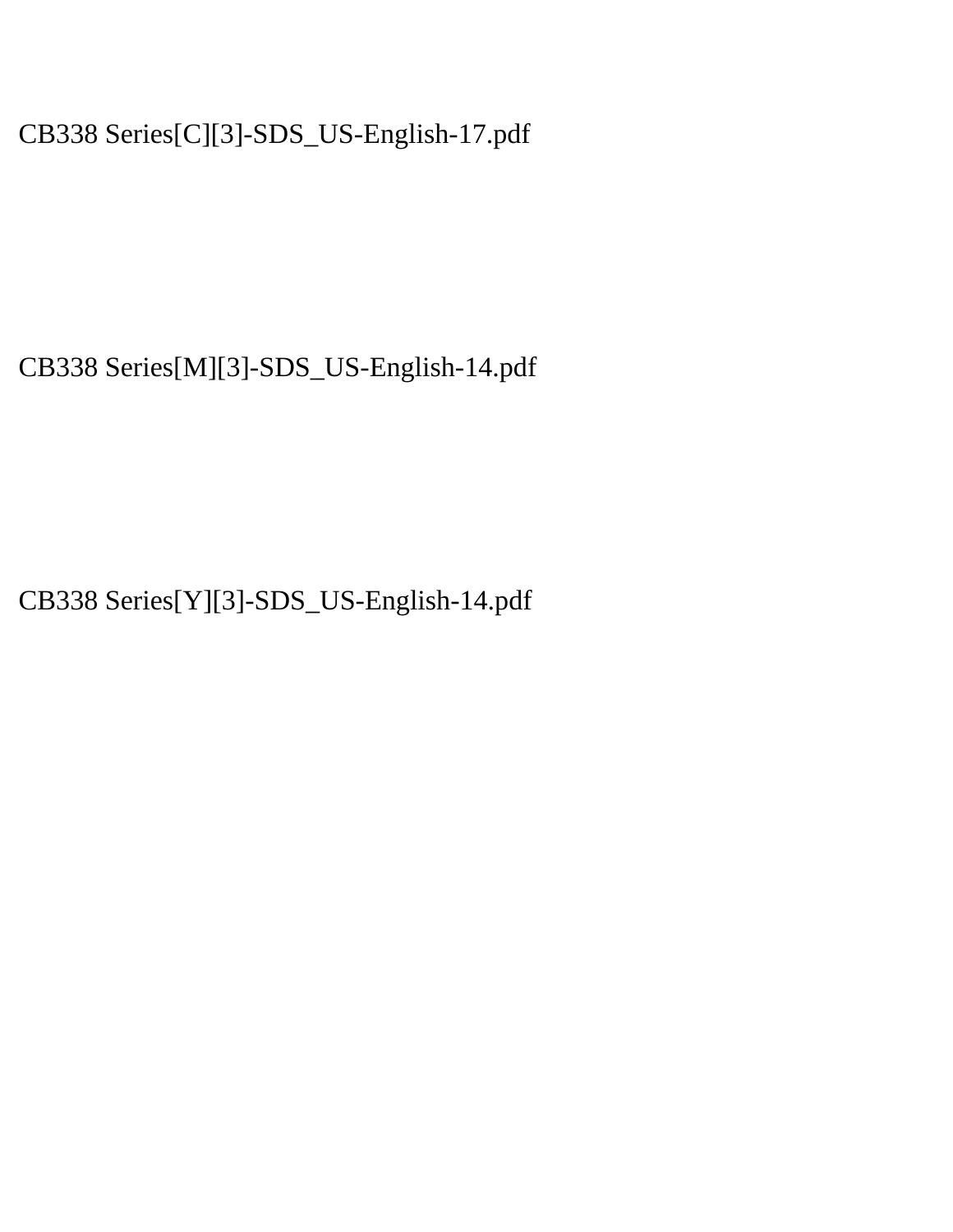

# **SAFETY DATA SHEET**

#### **1. Identification**

| Product identifier            | CB338 Series[C][3]                                                                                                                                                                                              |
|-------------------------------|-----------------------------------------------------------------------------------------------------------------------------------------------------------------------------------------------------------------|
| Other means of identification | Not available.                                                                                                                                                                                                  |
| Recommended use               | Inkjet printing                                                                                                                                                                                                 |
| Recommended restrictions      | None known.                                                                                                                                                                                                     |
| Company identification        | Hewlett-Packard Company<br>3000 Hanover Street<br>Palo Alto, CA 94304-1185<br><b>United States</b><br>Telephone 650-857-5020<br>Hewlett-Packard health effects line<br>(Toll-free within the US) 1-800-457-4209 |
|                               | (Direct) 1-760-710-0048<br><b>HP Customer Care Line</b><br>(Toll-free within the US) 1-800-474-6836<br>(Direct) 1-208-323-2551<br>Email: hpcustomer.inguiries@hp.com                                            |

### **2. Hazard(s) identification**

| <b>Physical hazards</b>                      | Not classified.                                                                                                                                                                                                                                                                              |
|----------------------------------------------|----------------------------------------------------------------------------------------------------------------------------------------------------------------------------------------------------------------------------------------------------------------------------------------------|
| <b>Health hazards</b>                        | Not classified.                                                                                                                                                                                                                                                                              |
| <b>Environmental hazards</b>                 | Not classified.                                                                                                                                                                                                                                                                              |
| <b>OSHA defined hazards</b>                  | Not classified.                                                                                                                                                                                                                                                                              |
| Label elements                               |                                                                                                                                                                                                                                                                                              |
| <b>Hazard symbol</b>                         | None.                                                                                                                                                                                                                                                                                        |
| Signal word                                  | None.                                                                                                                                                                                                                                                                                        |
| <b>Hazard statement</b>                      | Not available.                                                                                                                                                                                                                                                                               |
| <b>Precautionary statement</b>               |                                                                                                                                                                                                                                                                                              |
| <b>Prevention</b>                            | Not available.                                                                                                                                                                                                                                                                               |
| <b>Response</b>                              | Not available.                                                                                                                                                                                                                                                                               |
| <b>Storage</b>                               | Not available.                                                                                                                                                                                                                                                                               |
| <b>Disposal</b>                              | Not available.                                                                                                                                                                                                                                                                               |
| Hazard(s) not otherwise<br>classified (HNOC) | Potential routes of overexposure to this product are skin and eye contact Inhalation of vapor and<br>ingestion are not expected to be significant routes of exposure for this product under normal use<br>conditions. Complete toxicity data are not available for this specific formulation |
| <b>Supplemental information</b>              | None.                                                                                                                                                                                                                                                                                        |

# **3. Composition/information on ingredients**

#### **Mixtures**

| <b>Chemical name</b>          | <b>Common name and synonyms</b> | <b>CAS number</b> | %        |
|-------------------------------|---------------------------------|-------------------|----------|
| Water                         |                                 | 7732-18-5         | 65-75    |
| 1,5-pentanediol               |                                 | 111-29-5          | < 10     |
| 2-pyrrolidone                 |                                 | 616-45-5          | < 7.5    |
| Cyan colorant                 |                                 | Proprietary       | < 5      |
| Magnesium nitrate hexahydrate |                                 | 10377-60-3        | $\leq 5$ |
|                               |                                 |                   |          |

**Composition comments** This ink supply contains an aqueous ink formulation. This product has been evaluated using criteria specified in 29 CFR 1910.1200 (Hazard Communication Standard).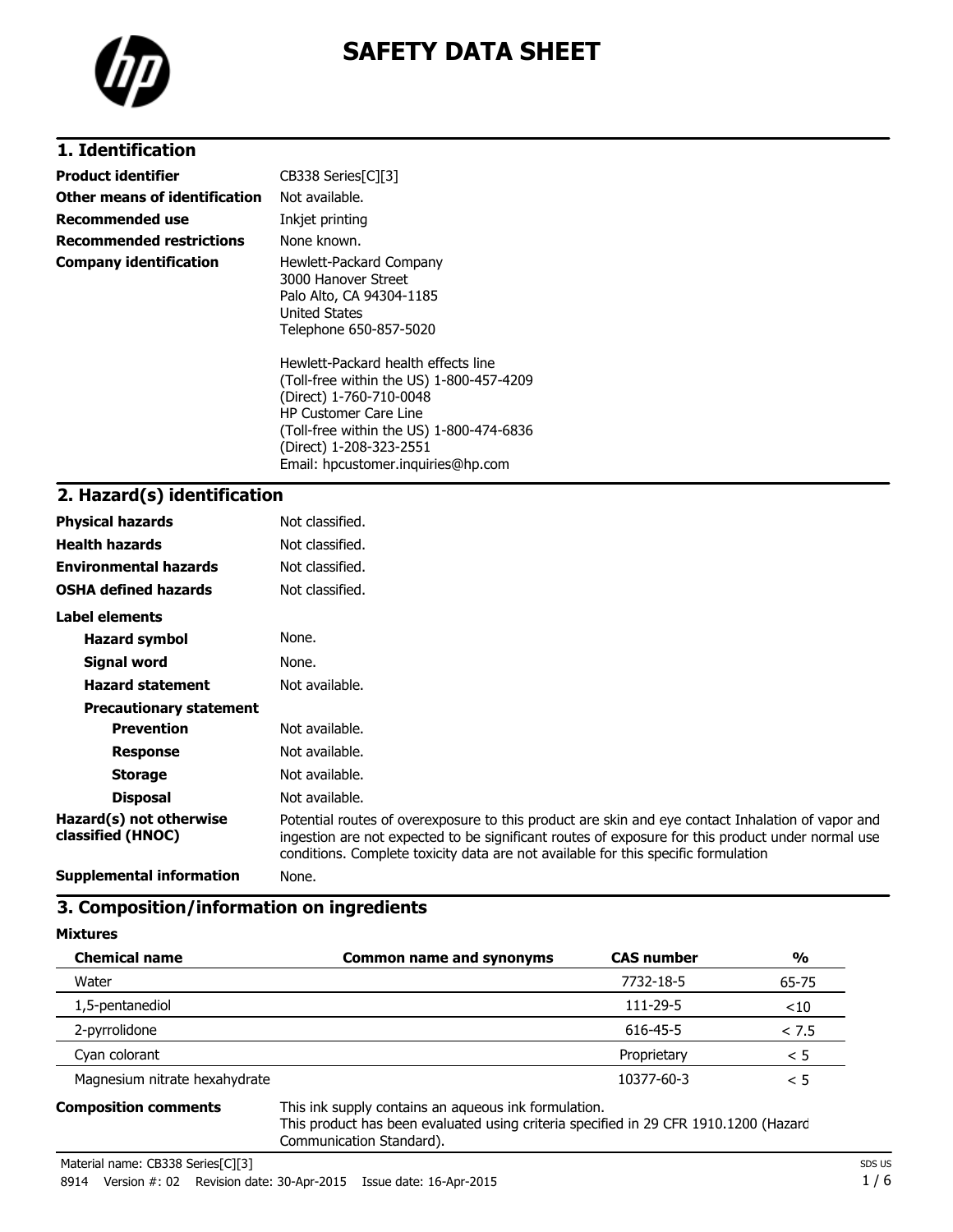| 4. First-aid measures                                    |                                                                                                                                                                                                    |
|----------------------------------------------------------|----------------------------------------------------------------------------------------------------------------------------------------------------------------------------------------------------|
| <b>Inhalation</b>                                        | Move to fresh air. If symptoms persist, get medical attention.                                                                                                                                     |
| <b>Skin contact</b>                                      | Wash affected areas thoroughly with mild soap and water. If irritation persists get medical<br>attention.                                                                                          |
| Eye contact                                              | Do not rub eyes. Immediately flush with large amounts of clean, warm water (low pressure) for at<br>least 15 minutes or until particles are removed. If irritation persists get medical attention. |
| <b>Ingestion</b>                                         | If ingestion of a large amount does occur, seek medical attention.                                                                                                                                 |
| Most important<br>symptoms/effects, acute and<br>delayed | Not available.                                                                                                                                                                                     |

#### **5. Fire-fighting measures**

| Suitable extinguishing media                                        | For small (incipient) fires, use media such as foam, sand, dry chemical, or carbon dioxide.<br>For large fires use very large (flooding) quantities of water and/or foam, applied as a mist or spray. |
|---------------------------------------------------------------------|-------------------------------------------------------------------------------------------------------------------------------------------------------------------------------------------------------|
| Unsuitable extinguishing<br>media                                   | None known.                                                                                                                                                                                           |
| Specific hazards arising from<br>the chemical                       | Not applicable.                                                                                                                                                                                       |
| Special protective equipment<br>and precautions for<br>firefighters | Not available.                                                                                                                                                                                        |
| <b>Specific methods</b>                                             | None established.                                                                                                                                                                                     |

#### **6. Accidental release measures**

| <b>Environmental precautions</b>                                                 | Do not let product enter drains. Do not flush into surface water or sanitary sewer system.                                                                                   |
|----------------------------------------------------------------------------------|------------------------------------------------------------------------------------------------------------------------------------------------------------------------------|
| <b>Methods and materials for</b><br>containment and cleaning up                  | Dike the spilled material, where this is possible. Absorb with inert absorbent such as dry clay, sand<br>or diatomaceous earth, commercial sorbents, or recover using pumps. |
| <b>Personal precautions,</b><br>protective equipment and<br>emergency procedures | Wear appropriate personal protective equipment.                                                                                                                              |

#### **7. Handling and storage**

| <b>Precautions for safe handling</b>                               | Avoid contact with skin, eyes and clothing.                               |
|--------------------------------------------------------------------|---------------------------------------------------------------------------|
| Conditions for safe storage,<br>including anv<br>incompatibilities | Keep out of the reach of children. Keep away from excessive heat or cold. |

### **8. Exposure controls/personal protection**

| <b>Occupational exposure limits</b>               | No exposure limits noted for ingredient(s).                            |
|---------------------------------------------------|------------------------------------------------------------------------|
| <b>Biological limit values</b>                    | No biological exposure limits noted for the ingredient(s).             |
| <b>Exposure guidelines</b>                        | Exposure limits have not been established for this product.            |
| <b>Appropriate engineering</b><br><b>controls</b> | Use in a well ventilated area.                                         |
|                                                   | Individual protection measures, such as personal protective equipment  |
| Eye/face protection                               | Not available.                                                         |
| <b>Skin protection</b>                            |                                                                        |
| <b>Hand protection</b>                            | Not available.                                                         |
| <b>Other</b>                                      | Not available.                                                         |
| <b>Respiratory protection</b>                     | Not available.                                                         |
| <b>Thermal hazards</b>                            | Not available.                                                         |
| <b>General hygiene</b><br>considerations          | Handle in accordance with good industrial hygiene and safety practice. |

#### **9. Physical and chemical properties**

**Appearance**

```
Physical state Liquid.
```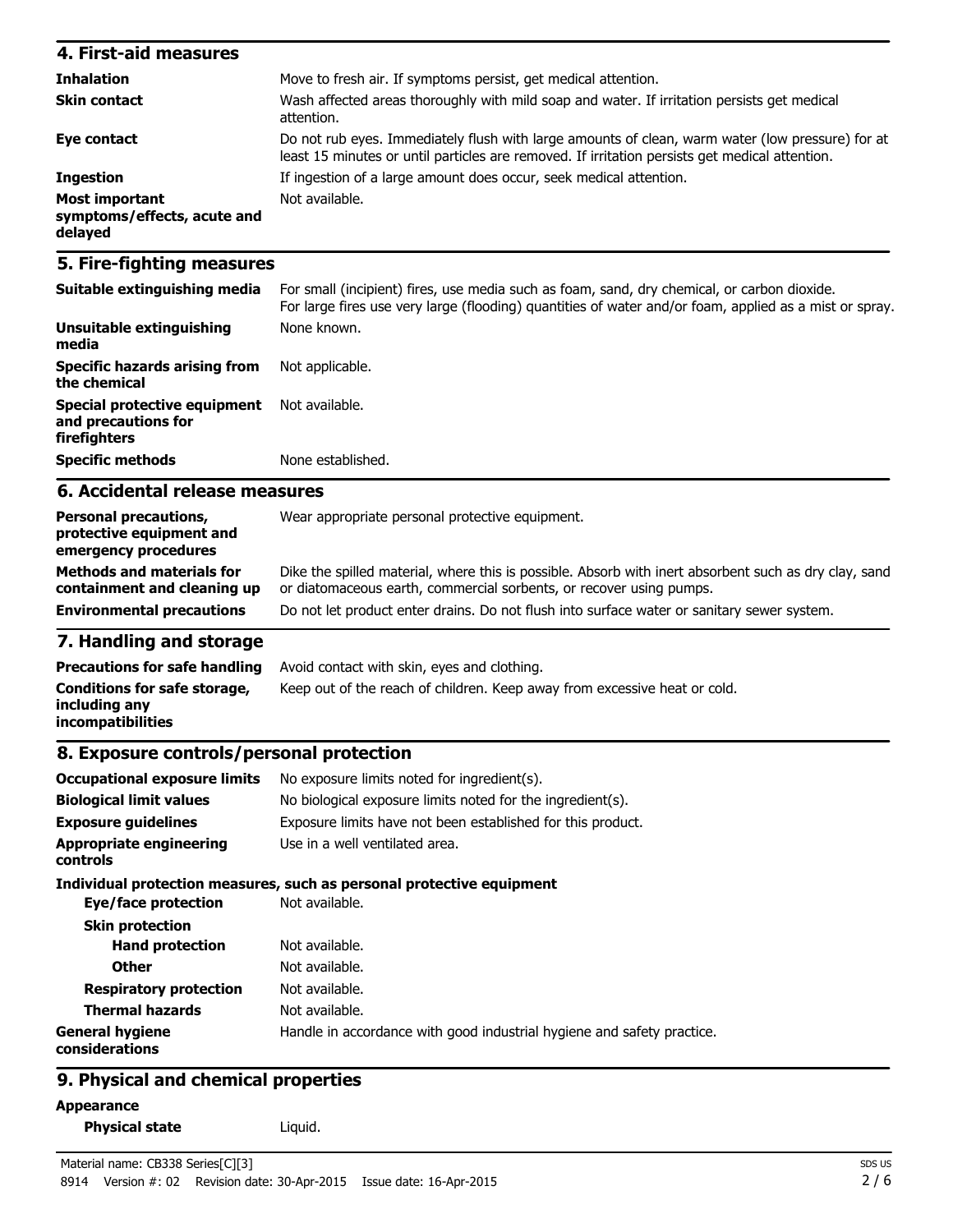| <b>Color</b>                                        | Cyan                                                      |
|-----------------------------------------------------|-----------------------------------------------------------|
| Odor                                                | Not available.                                            |
| <b>Odor threshold</b>                               | Not available.                                            |
| рH                                                  | $6.2 - 6.8$                                               |
| <b>Melting point/freezing point</b>                 | Not available.                                            |
| Initial boiling point and<br>boiling range          | Not determined                                            |
| <b>Flash point</b>                                  | > 200.0 °F (> 93.3 °C) Pensky-Martens Closed Cup          |
| <b>Evaporation rate</b>                             | Not determined                                            |
| <b>Flammability (solid, gas)</b>                    | Not available.                                            |
| <b>Upper/lower flammability or explosive limits</b> |                                                           |
| <b>Flammability limit - lower</b><br>(%)            | Not determined                                            |
| <b>Flammability limit -</b><br>upper $(% )$         | Not available.                                            |
| <b>Explosive limit - lower</b><br>(%)               | Not available.                                            |
| <b>Explosive limit - upper</b><br>(9/6)             | Not available.                                            |
| Vapor pressure                                      | Not determined                                            |
| Solubility(ies)                                     |                                                           |
| <b>Solubility (water)</b>                           | Soluble in water                                          |
| <b>Partition coefficient</b><br>(n-octanol/water)   | Not available.                                            |
| <b>Auto-ignition temperature</b>                    | Not available.                                            |
| <b>Decomposition temperature</b>                    | Not available.                                            |
| <b>Viscosity</b>                                    | $>= 2 cp$                                                 |
| <b>Other information</b>                            | For other VOC regulatory data/information see Section 15. |
| VOC (Weight %)                                      | $< 221$ g/L                                               |

## **10. Stability and reactivity**

| <b>Reactivity</b>                            | Not available.                                                                                                                                   |
|----------------------------------------------|--------------------------------------------------------------------------------------------------------------------------------------------------|
| <b>Chemical stability</b>                    | Stable under recommended storage conditions.                                                                                                     |
| <b>Possibility of hazardous</b><br>reactions | Will not occur.                                                                                                                                  |
| <b>Conditions to avoid</b>                   | Not available.                                                                                                                                   |
| <b>Incompatible materials</b>                | Incompatible with strong bases and oxidizing agents.                                                                                             |
| <b>Hazardous decomposition</b><br>products   | Upon decomposition, this product may yield gaseous nitrogen oxides, carbon monoxide, carbon<br>dioxide and/or low molecular weight hydrocarbons. |

## **11. Toxicological information**

| Symptoms related to the<br>physical, chemical and<br>toxicological characteristics | Not available.                                                    |
|------------------------------------------------------------------------------------|-------------------------------------------------------------------|
| Information on toxicological effects                                               |                                                                   |
| <b>Acute toxicity</b>                                                              | Based on available data, the classification criteria are not met. |
| <b>Skin corrosion/irritation</b>                                                   | Based on available data, the classification criteria are not met. |
| Serious eye damage/eye<br>irritation                                               | Based on available data, the classification criteria are not met. |
| <b>Respiratory or skin sensitization</b>                                           |                                                                   |
| <b>Respiratory sensitization</b>                                                   | Based on available data, the classification criteria are not met. |
| <b>Skin sensitization</b>                                                          | Based on available data, the classification criteria are not met. |
| Germ cell mutagenicity                                                             | Based on available data, the classification criteria are not met. |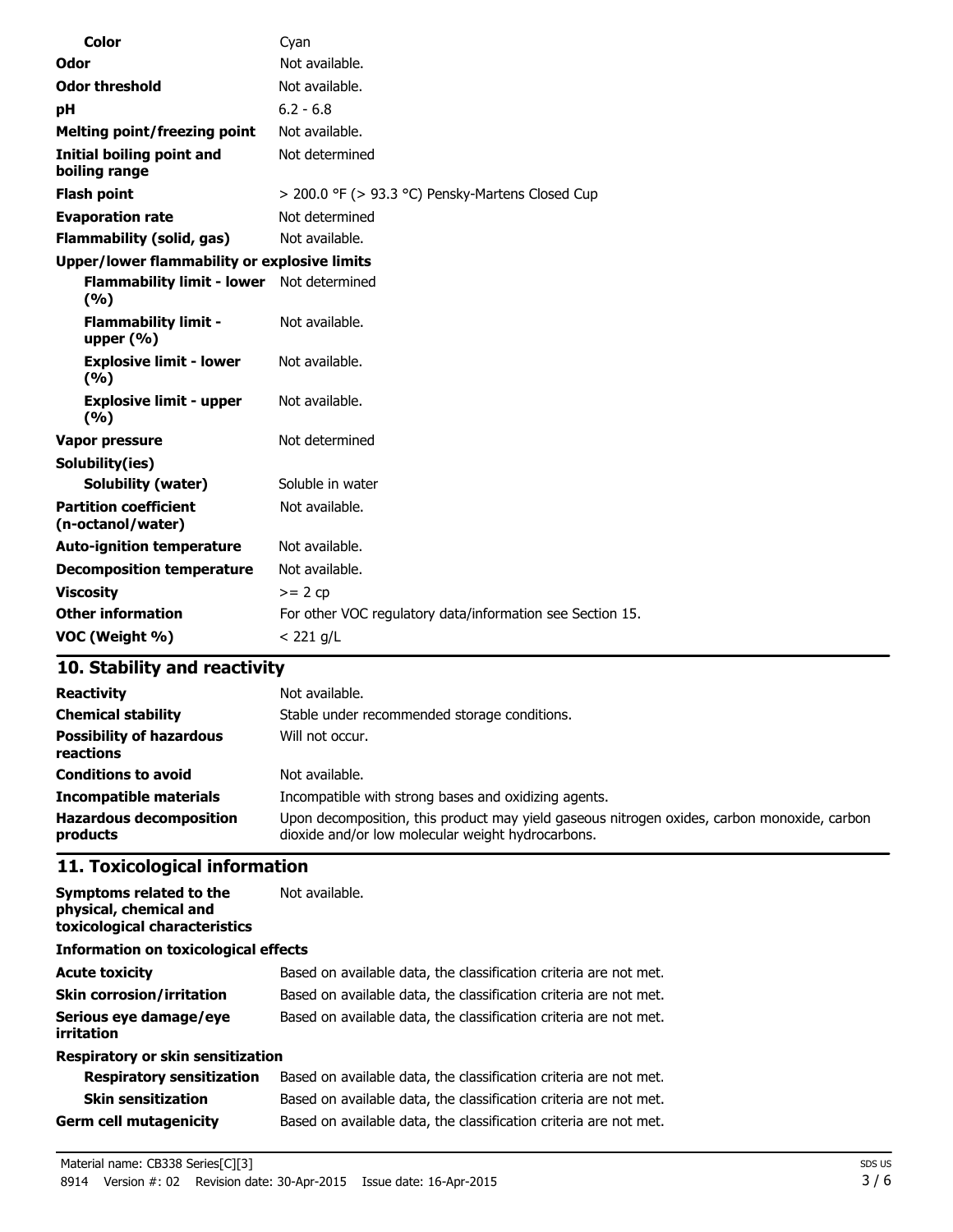| Carcinogenicity                                                    |                                                                                                                                                                                                                                                                                                                                                                                                                                                                   | Based on available data, the classification criteria are not met.                     |                        |
|--------------------------------------------------------------------|-------------------------------------------------------------------------------------------------------------------------------------------------------------------------------------------------------------------------------------------------------------------------------------------------------------------------------------------------------------------------------------------------------------------------------------------------------------------|---------------------------------------------------------------------------------------|------------------------|
| <b>Reproductive toxicity</b>                                       |                                                                                                                                                                                                                                                                                                                                                                                                                                                                   | Based on available data, the classification criteria are not met.                     |                        |
| <b>Specific target organ toxicity</b><br>- single exposure         |                                                                                                                                                                                                                                                                                                                                                                                                                                                                   | Based on available data, the classification criteria are not met.                     |                        |
| <b>Specific target organ toxicity</b><br>- repeated exposure       |                                                                                                                                                                                                                                                                                                                                                                                                                                                                   | Based on available data, the classification criteria are not met.                     |                        |
| <b>Aspiration hazard</b>                                           |                                                                                                                                                                                                                                                                                                                                                                                                                                                                   | Based on available data, the classification criteria are not met.                     |                        |
| <b>Further information</b>                                         |                                                                                                                                                                                                                                                                                                                                                                                                                                                                   | Complete toxicity data are not available for this specific formulation                |                        |
|                                                                    |                                                                                                                                                                                                                                                                                                                                                                                                                                                                   | Refer to Section 2 for potential health effects and Section 4 for first aid measures. |                        |
| <b>Components</b>                                                  | <b>Species</b>                                                                                                                                                                                                                                                                                                                                                                                                                                                    |                                                                                       | <b>Test Results</b>    |
| 2-pyrrolidone (CAS 616-45-5)                                       |                                                                                                                                                                                                                                                                                                                                                                                                                                                                   |                                                                                       |                        |
| <b>Acute</b>                                                       |                                                                                                                                                                                                                                                                                                                                                                                                                                                                   |                                                                                       |                        |
| <b>Oral</b>                                                        |                                                                                                                                                                                                                                                                                                                                                                                                                                                                   |                                                                                       |                        |
| LD50                                                               | Guinea pig                                                                                                                                                                                                                                                                                                                                                                                                                                                        |                                                                                       | 6500 mg/kg             |
|                                                                    | Rat                                                                                                                                                                                                                                                                                                                                                                                                                                                               |                                                                                       | 6500 mg/kg             |
| 12. Ecological information                                         |                                                                                                                                                                                                                                                                                                                                                                                                                                                                   |                                                                                       |                        |
| <b>Ecotoxicity</b>                                                 |                                                                                                                                                                                                                                                                                                                                                                                                                                                                   |                                                                                       |                        |
| <b>Product</b>                                                     |                                                                                                                                                                                                                                                                                                                                                                                                                                                                   | <b>Species</b>                                                                        | <b>Test Results</b>    |
| CB338 Series[C][3] (CAS Mixture)                                   |                                                                                                                                                                                                                                                                                                                                                                                                                                                                   |                                                                                       |                        |
| <b>Aquatic</b>                                                     |                                                                                                                                                                                                                                                                                                                                                                                                                                                                   |                                                                                       |                        |
| Acute                                                              |                                                                                                                                                                                                                                                                                                                                                                                                                                                                   |                                                                                       |                        |
| Fish                                                               | <b>LC50</b>                                                                                                                                                                                                                                                                                                                                                                                                                                                       | Fathead minnow (Pimephales promelas)                                                  | $<$ 400 mg/l, 96 hours |
| <b>Components</b>                                                  |                                                                                                                                                                                                                                                                                                                                                                                                                                                                   | <b>Species</b>                                                                        | <b>Test Results</b>    |
| 2-pyrrolidone (CAS 616-45-5)                                       |                                                                                                                                                                                                                                                                                                                                                                                                                                                                   |                                                                                       |                        |
| <b>Aquatic</b>                                                     |                                                                                                                                                                                                                                                                                                                                                                                                                                                                   |                                                                                       |                        |
| Crustacea                                                          | <b>EC50</b>                                                                                                                                                                                                                                                                                                                                                                                                                                                       | Water flea (Daphnia pulex)                                                            | 13.21 mg/l, 48 hours   |
| <b>Persistence and degradability</b>                               | Not available.                                                                                                                                                                                                                                                                                                                                                                                                                                                    |                                                                                       |                        |
| <b>Bioaccumulative potential</b>                                   | Not available.                                                                                                                                                                                                                                                                                                                                                                                                                                                    |                                                                                       |                        |
| Partition coefficient n-octanol / water (log Kow)<br>2-pyrrolidone |                                                                                                                                                                                                                                                                                                                                                                                                                                                                   | $-0.85$                                                                               |                        |
| <b>Mobility in soil</b>                                            | Not available.                                                                                                                                                                                                                                                                                                                                                                                                                                                    |                                                                                       |                        |
| <b>Other adverse effects</b>                                       | Not available.                                                                                                                                                                                                                                                                                                                                                                                                                                                    |                                                                                       |                        |
| 13. Disposal considerations                                        |                                                                                                                                                                                                                                                                                                                                                                                                                                                                   |                                                                                       |                        |
| <b>Disposal instructions</b>                                       | Do not allow this material to drain into sewers/water supplies.<br>Dispose of waste material according to Local, State, Federal, and Provincial Environmental<br>Regulations.<br>HP's Planet Partners (trademark) supplies recycling program enables simple, convenient recycling of<br>HP original inkjet and LaserJet supplies. For more information and to determine if this service is<br>available in your location, please visit http://www.hp.com/recycle. |                                                                                       |                        |
| 14. Transport information                                          |                                                                                                                                                                                                                                                                                                                                                                                                                                                                   |                                                                                       |                        |
| <b>DOT</b>                                                         |                                                                                                                                                                                                                                                                                                                                                                                                                                                                   |                                                                                       |                        |
| Not regulated as dangerous goods.                                  |                                                                                                                                                                                                                                                                                                                                                                                                                                                                   |                                                                                       |                        |
| <b>IATA</b>                                                        |                                                                                                                                                                                                                                                                                                                                                                                                                                                                   |                                                                                       |                        |
| Not regulated as dangerous goods.                                  |                                                                                                                                                                                                                                                                                                                                                                                                                                                                   |                                                                                       |                        |
| <b>IMDG</b>                                                        |                                                                                                                                                                                                                                                                                                                                                                                                                                                                   |                                                                                       |                        |
| Not regulated as dangerous goods.                                  |                                                                                                                                                                                                                                                                                                                                                                                                                                                                   |                                                                                       |                        |
| <b>ADR</b>                                                         |                                                                                                                                                                                                                                                                                                                                                                                                                                                                   |                                                                                       |                        |

Not regulated as dangerous goods.

**Further information** Not a dangerous good under DOT, IATA, ADR, IMDG, or RID.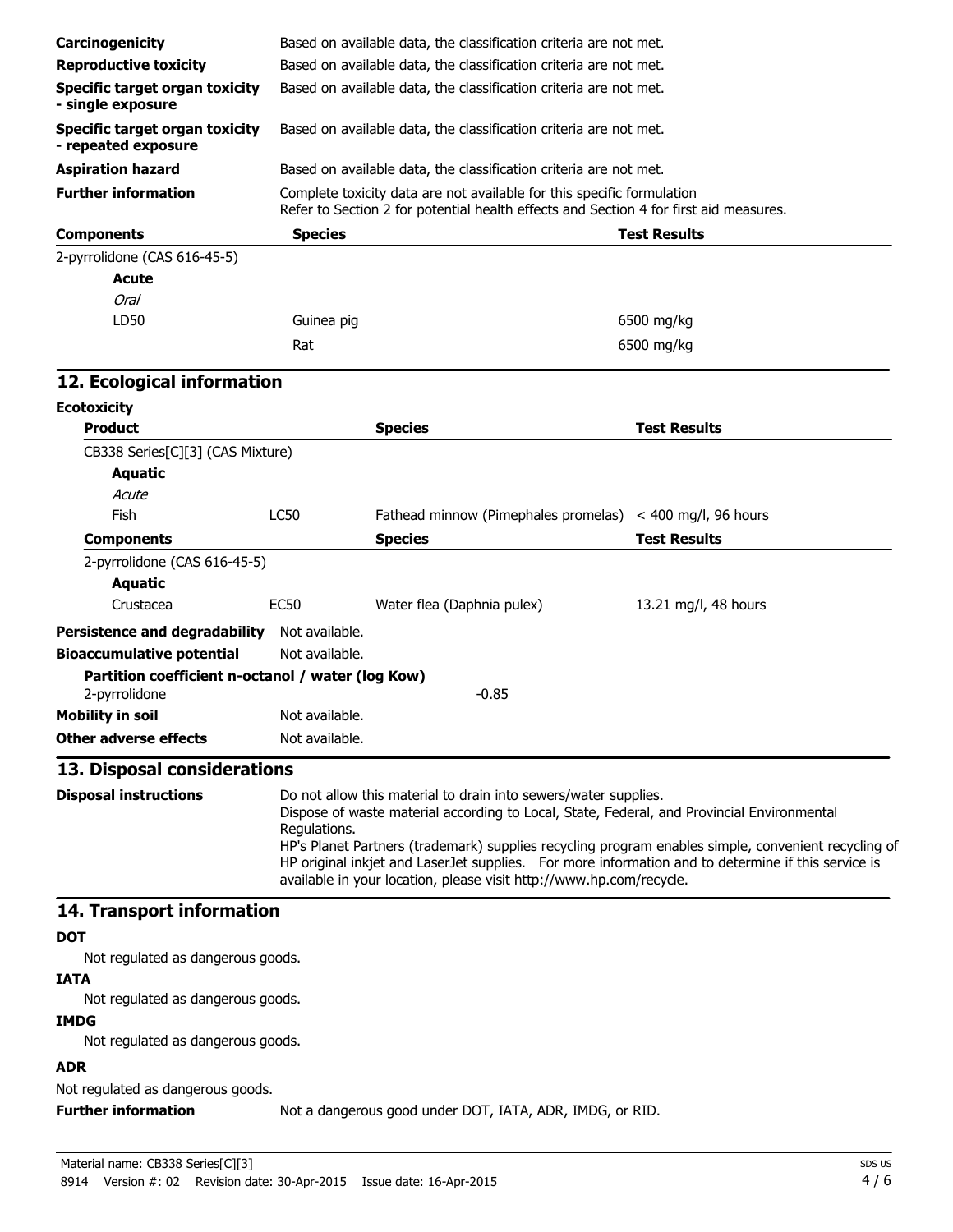#### **15. Regulatory information**

| <b>US federal regulations</b>                                                | US TSCA 12(b): Does not contain listed chemicals.                                                                                                                                                                                                                                                                                                                                                                                                                                                                                                              |
|------------------------------------------------------------------------------|----------------------------------------------------------------------------------------------------------------------------------------------------------------------------------------------------------------------------------------------------------------------------------------------------------------------------------------------------------------------------------------------------------------------------------------------------------------------------------------------------------------------------------------------------------------|
|                                                                              | TSCA Section 12(b) Export Notification (40 CFR 707, Subpt. D)                                                                                                                                                                                                                                                                                                                                                                                                                                                                                                  |
| Not regulated.<br><b>CERCLA Hazardous Substance List (40 CFR 302.4)</b>      |                                                                                                                                                                                                                                                                                                                                                                                                                                                                                                                                                                |
| Not listed.<br><b>SARA 304 Emergency release notification</b>                |                                                                                                                                                                                                                                                                                                                                                                                                                                                                                                                                                                |
| Not regulated.                                                               | OSHA Specifically Regulated Substances (29 CFR 1910.1001-1050)                                                                                                                                                                                                                                                                                                                                                                                                                                                                                                 |
| Not listed.                                                                  |                                                                                                                                                                                                                                                                                                                                                                                                                                                                                                                                                                |
|                                                                              | <b>Superfund Amendments and Reauthorization Act of 1986 (SARA)</b>                                                                                                                                                                                                                                                                                                                                                                                                                                                                                             |
| <b>Hazard categories</b>                                                     | Immediate Hazard - No<br>Delayed Hazard - No<br>Fire Hazard - No<br>Pressure Hazard - No<br>Reactivity Hazard - No                                                                                                                                                                                                                                                                                                                                                                                                                                             |
| <b>SARA 302 Extremely hazardous substance</b>                                |                                                                                                                                                                                                                                                                                                                                                                                                                                                                                                                                                                |
| Not listed.                                                                  |                                                                                                                                                                                                                                                                                                                                                                                                                                                                                                                                                                |
| <b>SARA 311/312</b><br><b>Hazardous chemical</b>                             | No                                                                                                                                                                                                                                                                                                                                                                                                                                                                                                                                                             |
| <b>Other federal regulations</b><br><b>Safe Drinking Water Act</b><br>(SDWA) | Not regulated.                                                                                                                                                                                                                                                                                                                                                                                                                                                                                                                                                 |
| <b>US state regulations</b>                                                  |                                                                                                                                                                                                                                                                                                                                                                                                                                                                                                                                                                |
| <b>US. Massachusetts RTK - Substance List</b>                                |                                                                                                                                                                                                                                                                                                                                                                                                                                                                                                                                                                |
| 2-pyrrolidone (CAS 616-45-5)<br>Not listed.                                  | US. New Jersey Worker and Community Right-to-Know Act                                                                                                                                                                                                                                                                                                                                                                                                                                                                                                          |
| 2-pyrrolidone (CAS 616-45-5)                                                 | US. Pennsylvania Worker and Community Right-to-Know Law                                                                                                                                                                                                                                                                                                                                                                                                                                                                                                        |
| <b>US. Rhode Island RTK</b><br>Not regulated.                                |                                                                                                                                                                                                                                                                                                                                                                                                                                                                                                                                                                |
| <b>US. California Proposition 65</b><br>Not Listed.                          |                                                                                                                                                                                                                                                                                                                                                                                                                                                                                                                                                                |
| <b>Other information</b>                                                     | VOC content (less water, less exempt compounds) = $<$ 697 g/L (U.S. requirement, not for<br>emissions)<br>VOC data based on formulation (Organic compounds minus solids)                                                                                                                                                                                                                                                                                                                                                                                       |
|                                                                              |                                                                                                                                                                                                                                                                                                                                                                                                                                                                                                                                                                |
| <b>Regulatory information</b>                                                | All chemical substances in this HP product have been notified or are exempt from notification under<br>chemical substances notification laws in the following countries: US (TSCA), EU (EINECS/ELINCS),<br>Switzerland, Canada (DSL/NDSL), Australia, Japan, Philippines, South Korea, New Zealand, and<br>China.                                                                                                                                                                                                                                              |
|                                                                              | 16. Other information, including date of preparation or last revision                                                                                                                                                                                                                                                                                                                                                                                                                                                                                          |
| <b>Issue date</b>                                                            | 16-Apr-2015                                                                                                                                                                                                                                                                                                                                                                                                                                                                                                                                                    |
| <b>Revision date</b>                                                         | 30-Apr-2015                                                                                                                                                                                                                                                                                                                                                                                                                                                                                                                                                    |
| <b>Version #</b>                                                             | 02                                                                                                                                                                                                                                                                                                                                                                                                                                                                                                                                                             |
| <b>Disclaimer</b>                                                            | This Safety Data Sheet document is provided without charge to customers of Hewlett-Packard<br>Company. Data is the most current known to Hewlett-Packard Company at the time of preparation<br>of this document and is believed to be accurate. It should not be construed as guaranteeing<br>specific properties of the products as described or suitability for a particular application. This<br>document was prepared to the requirements of the jurisdiction specified in Section 1 above and<br>may not meet regulatory requirements in other countries. |
| <b>Revision Information</b>                                                  | Composition / Information on Ingredients                                                                                                                                                                                                                                                                                                                                                                                                                                                                                                                       |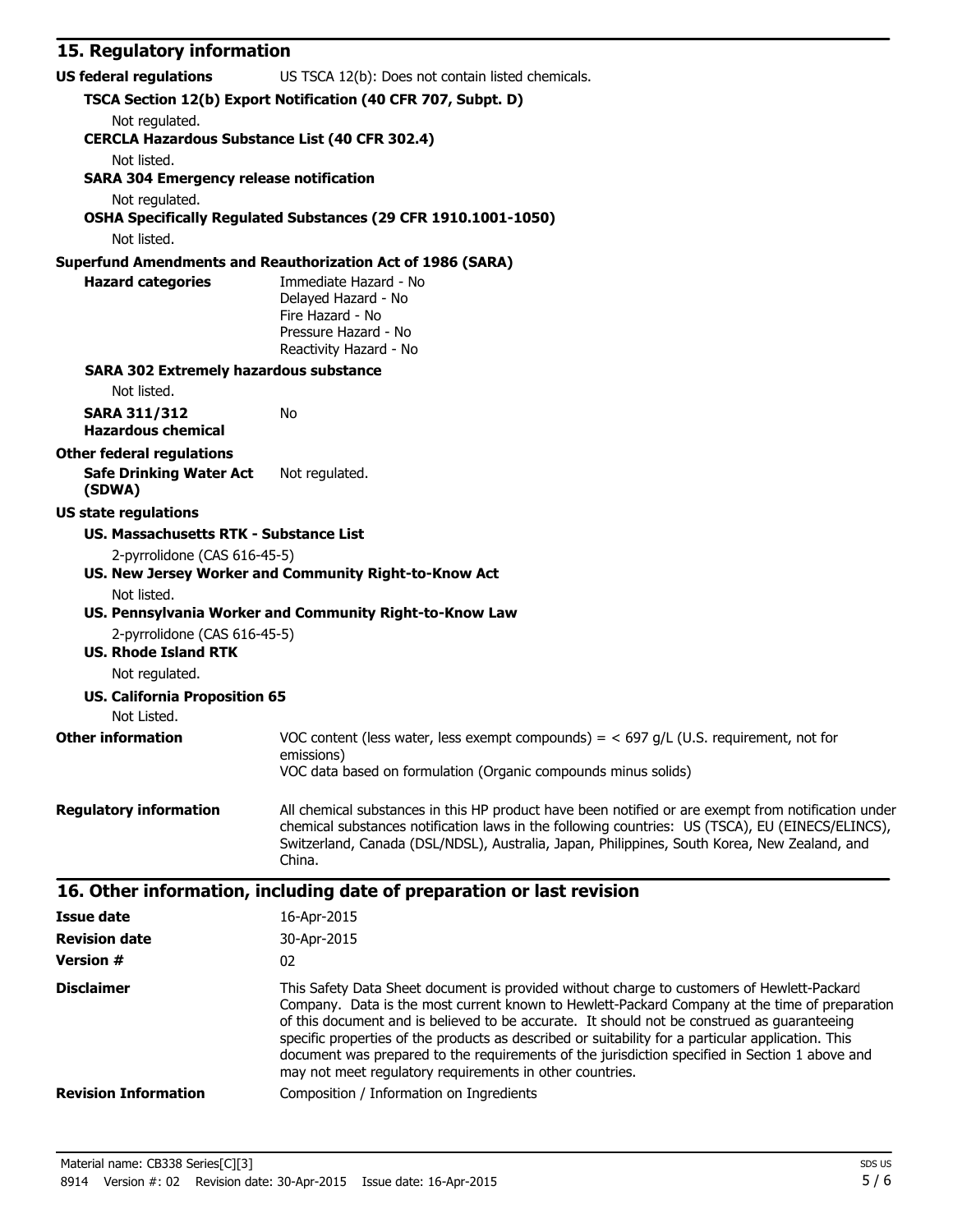| <b>Manufacturer information</b> | Hewlett-Packard Company             |
|---------------------------------|-------------------------------------|
|                                 | 3000 Hanover Street                 |
|                                 | Palo Alto, California 94304-1112 US |
|                                 | Direct 1-650-857-5020               |

#### **Explanation of abbreviations**

| <b>ACGIH</b>  | American Conference of Governmental Industrial Hygienists           |
|---------------|---------------------------------------------------------------------|
| <b>CAS</b>    | <b>Chemical Abstracts Service</b>                                   |
| <b>CERCLA</b> | Comprehensive Environmental Response Compensation and Liability Act |
| <b>CFR</b>    | Code of Federal Regulations                                         |
| <b>COC</b>    | Cleveland Open Cup                                                  |
| <b>DOT</b>    | Department of Transportation                                        |
| <b>EPCRA</b>  | Emergency Planning and Community Right-to-Know Act (aka SARA)       |
| <b>IARC</b>   | International Agency for Research on Cancer                         |
| <b>NIOSH</b>  | National Institute for Occupational Safety and Health               |
| <b>NTP</b>    | National Toxicology Program                                         |
| <b>OSHA</b>   | Occupational Safety and Health Administration                       |
| <b>PEL</b>    | Permissible Exposure Limit                                          |
| <b>RCRA</b>   | Resource Conservation and Recovery Act                              |
| <b>REC</b>    | Recommended                                                         |
| <b>REL</b>    | Recommended Exposure Limit                                          |
| <b>SARA</b>   | Superfund Amendments and Reauthorization Act of 1986                |
| <b>STEL</b>   | Short-Term Exposure Limit                                           |
| <b>TCLP</b>   | Toxicity Characteristics Leaching Procedure                         |
| <b>TLV</b>    | <b>Threshold Limit Value</b>                                        |
| <b>TSCA</b>   | <b>Toxic Substances Control Act</b>                                 |
| <b>VOC</b>    | Volatile Organic Compounds                                          |
|               |                                                                     |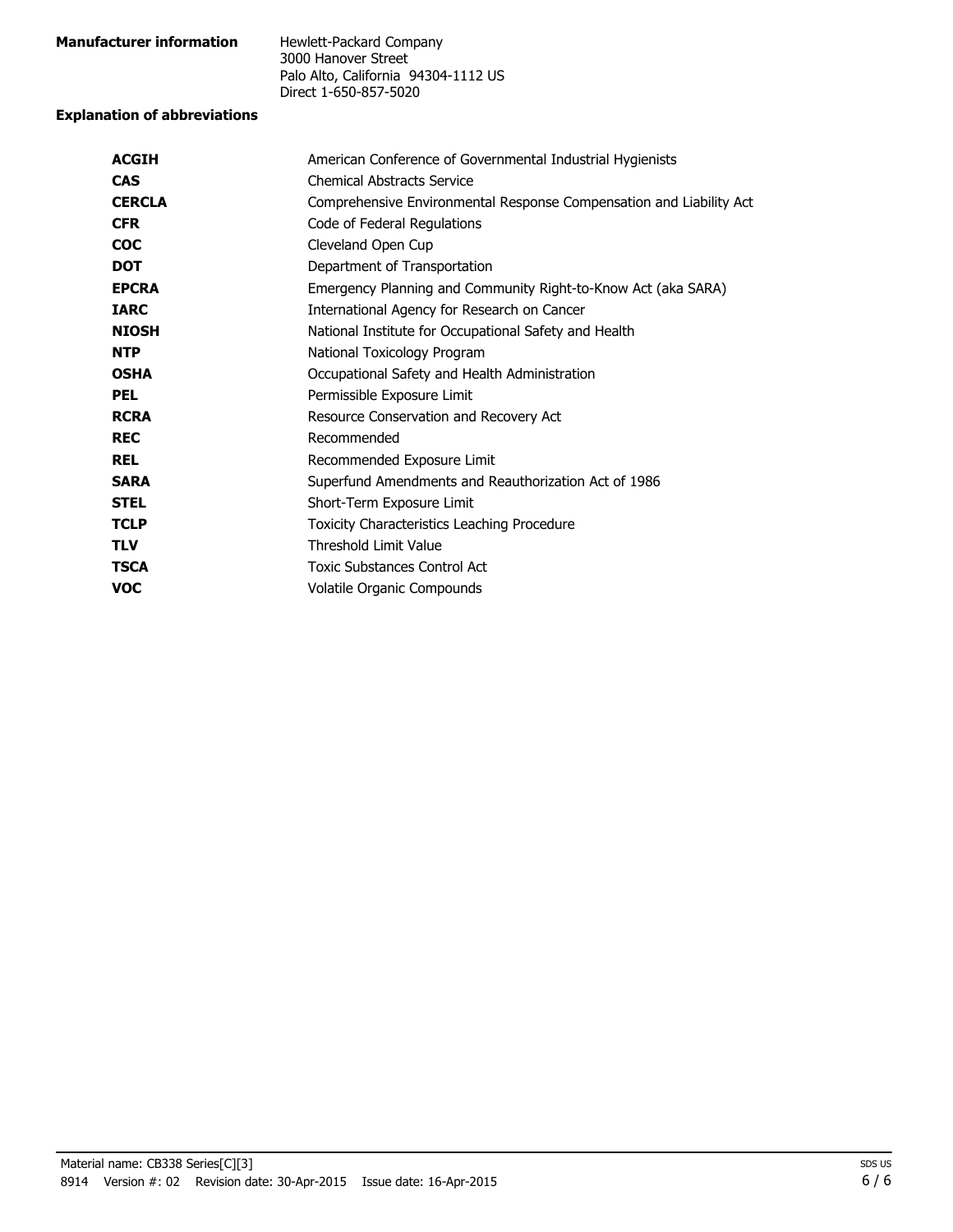



### **1. Identification**

| <b>Product identifier</b>       | CB338 Series[M][3]                                                                                                                                                                                                                                      |
|---------------------------------|---------------------------------------------------------------------------------------------------------------------------------------------------------------------------------------------------------------------------------------------------------|
| Other means of identification   | Not available.                                                                                                                                                                                                                                          |
| Recommended use                 | Inkjet printing                                                                                                                                                                                                                                         |
| <b>Recommended restrictions</b> | None known.                                                                                                                                                                                                                                             |
| <b>Company identification</b>   | Hewlett-Packard Company<br>3000 Hanover Street<br>Palo Alto, CA 94304-1185<br><b>United States</b><br>Telephone 650-857-5020                                                                                                                            |
|                                 | Hewlett-Packard health effects line<br>(Toll-free within the US) 1-800-457-4209<br>(Direct) 1-760-710-0048<br><b>HP Customer Care Line</b><br>(Toll-free within the US) 1-800-474-6836<br>(Direct) 1-208-323-2551<br>Email: hpcustomer.inguiries@hp.com |

#### **2. Hazard(s) identification**

| <b>Physical hazards</b>                          | Not classified.                                                                                                                                                                                                                                                                              |
|--------------------------------------------------|----------------------------------------------------------------------------------------------------------------------------------------------------------------------------------------------------------------------------------------------------------------------------------------------|
| <b>Health hazards</b>                            | Not classified.                                                                                                                                                                                                                                                                              |
| <b>Environmental hazards</b>                     | Not classified.                                                                                                                                                                                                                                                                              |
| <b>OSHA defined hazards</b>                      | Not classified.                                                                                                                                                                                                                                                                              |
| Label elements                                   |                                                                                                                                                                                                                                                                                              |
| <b>Hazard symbol</b>                             | None.                                                                                                                                                                                                                                                                                        |
| Signal word                                      | None.                                                                                                                                                                                                                                                                                        |
| <b>Hazard statement</b>                          | Not available.                                                                                                                                                                                                                                                                               |
| <b>Precautionary statement</b>                   |                                                                                                                                                                                                                                                                                              |
| <b>Prevention</b>                                | Not available.                                                                                                                                                                                                                                                                               |
| <b>Response</b>                                  | Not available.                                                                                                                                                                                                                                                                               |
| <b>Storage</b>                                   | Not available.                                                                                                                                                                                                                                                                               |
| <b>Disposal</b>                                  | Not available.                                                                                                                                                                                                                                                                               |
| Hazard(s) not otherwise<br>classified (HNOC)     | Potential routes of overexposure to this product are skin and eye contact Inhalation of vapor and<br>ingestion are not expected to be significant routes of exposure for this product under normal use<br>conditions. Complete toxicity data are not available for this specific formulation |
| According to the second the former of the second |                                                                                                                                                                                                                                                                                              |

**Supplemental information** None.

### **3. Composition/information on ingredients**

**Mixtures**

| <b>Chemical name</b>                            | <b>Common name and synonyms</b> | <b>CAS number</b> | $\frac{1}{2}$ |
|-------------------------------------------------|---------------------------------|-------------------|---------------|
| Water                                           |                                 | 7732-18-5         | 65-80         |
| 1,5-pentanediol                                 |                                 | 111-29-5          | ~10           |
| 2-pyrrolidone                                   |                                 | 616-45-5          | < 7.5         |
| Magnesium nitrate hexahydrate                   |                                 | 10377-60-3        | < 5           |
| Substituted naphthalenesulfonate<br>salt $# 11$ |                                 | Proprietary       | < 5           |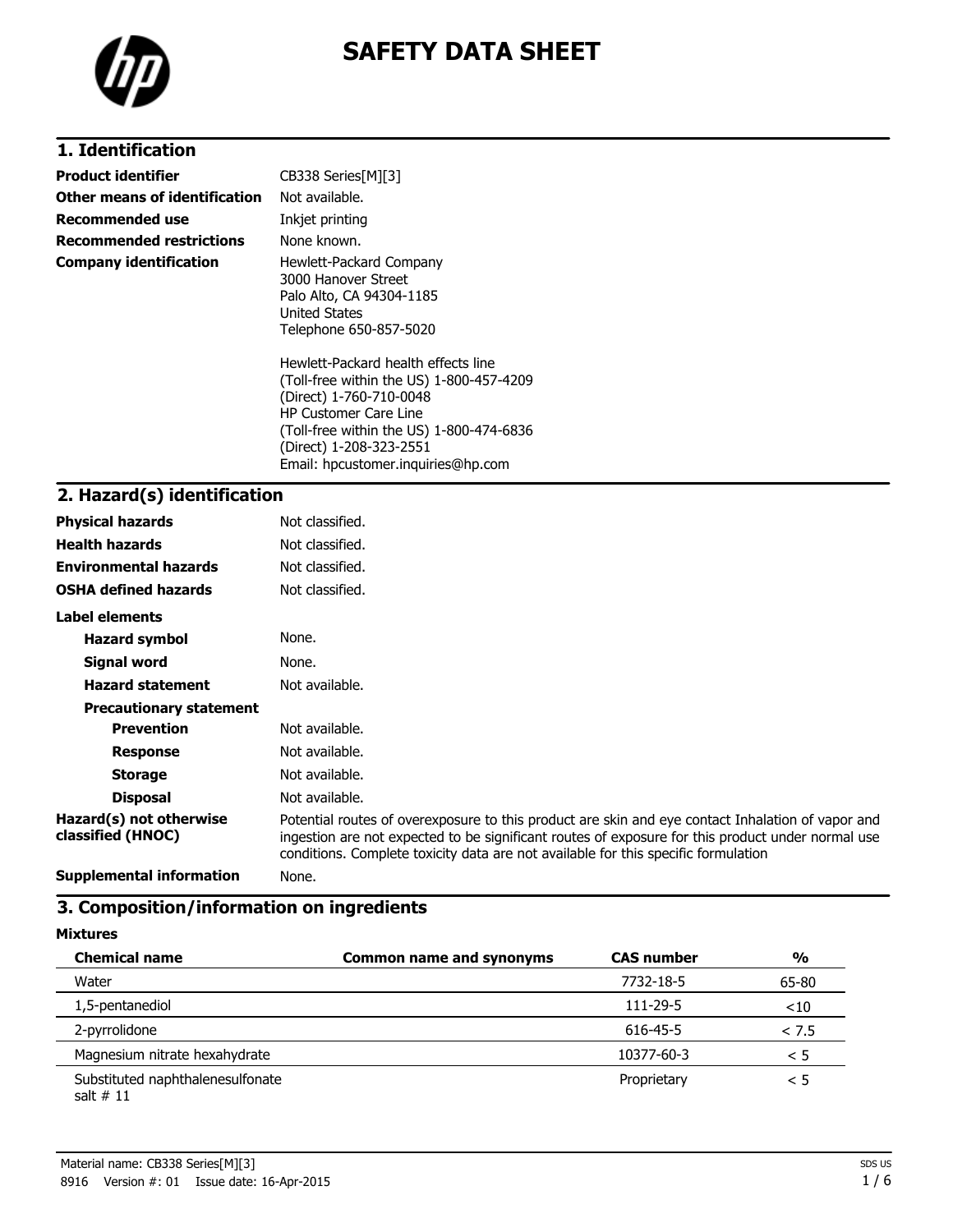| <b>Composition comments</b> | This ink supply contains an aqueous ink formulation.<br>This product has been evaluated using criteria specified in 29 CFR 1910.1200 (Hazard<br>Communication Standard). |
|-----------------------------|--------------------------------------------------------------------------------------------------------------------------------------------------------------------------|
| 4. First-aid measures       |                                                                                                                                                                          |

| <b>Inhalation</b>                                               | Remove to fresh air. If symptoms persist, get medical attention.                                                                                                                                   |
|-----------------------------------------------------------------|----------------------------------------------------------------------------------------------------------------------------------------------------------------------------------------------------|
| <b>Skin contact</b>                                             | Wash affected areas thoroughly with mild soap and water. Get medical attention if irritation<br>develops or persists.                                                                              |
| Eye contact                                                     | Do not rub eyes. Immediately flush with large amounts of clean, warm water (low pressure) for at<br>least 15 minutes or until particles are removed. If irritation persists get medical attention. |
| <b>Ingestion</b>                                                | If ingestion of a large amount does occur, seek medical attention.                                                                                                                                 |
| <b>Most important</b><br>symptoms/effects, acute and<br>delayed | Not available.                                                                                                                                                                                     |

### **5. Fire-fighting measures**

| Suitable extinguishing media                                        | Dry chemical, CO2, water spray or regular foam. |
|---------------------------------------------------------------------|-------------------------------------------------|
| Unsuitable extinguishing<br>media                                   | None known.                                     |
| <b>Specific hazards arising from</b><br>the chemical                | Not applicable.                                 |
| Special protective equipment<br>and precautions for<br>firefighters | Not available.                                  |
| <b>Specific methods</b>                                             | None established.                               |
| 6. Accidental release measures                                      |                                                 |
| <b>Personal precautions,</b>                                        | Wear appropriate personal protective equipment. |

| <b>Personal precautions,</b><br>protective equipment and<br>emergency procedures | Wear appropriate personal protective equipment.                                                                                                                              |
|----------------------------------------------------------------------------------|------------------------------------------------------------------------------------------------------------------------------------------------------------------------------|
| <b>Methods and materials for</b><br>containment and cleaning up                  | Dike the spilled material, where this is possible. Absorb with inert absorbent such as dry clay, sand<br>or diatomaceous earth, commercial sorbents, or recover using pumps. |
| <b>Environmental precautions</b>                                                 | Do not let product enter drains. Do not flush into surface water or sanitary sewer system.                                                                                   |
|                                                                                  |                                                                                                                                                                              |

#### **7. Handling and storage**

| <b>Precautions for safe handling</b>                                      | Avoid contact with skin, eyes and clothing.                               |
|---------------------------------------------------------------------------|---------------------------------------------------------------------------|
| Conditions for safe storage,<br>including anv<br><b>incompatibilities</b> | Keep out of the reach of children. Keep away from excessive heat or cold. |

#### **8. Exposure controls/personal protection**

| <b>Occupational exposure limits</b><br><b>Biological limit values</b> | No exposure limits noted for ingredient(s).<br>No biological exposure limits noted for the ingredient(s). |
|-----------------------------------------------------------------------|-----------------------------------------------------------------------------------------------------------|
|                                                                       |                                                                                                           |
| <b>Exposure quidelines</b>                                            | None established.                                                                                         |
| <b>Appropriate engineering</b><br><b>controls</b>                     | Use in a well ventilated area.                                                                            |
|                                                                       | Individual protection measures, such as personal protective equipment                                     |
| Eye/face protection                                                   | Not available.                                                                                            |
| <b>Skin protection</b>                                                |                                                                                                           |
| <b>Hand protection</b>                                                | Not available.                                                                                            |
| <b>Other</b>                                                          | Not available.                                                                                            |
| <b>Respiratory protection</b>                                         | Not available.                                                                                            |
| <b>Thermal hazards</b>                                                | Not available.                                                                                            |
| <b>General hygiene</b><br>considerations                              | Handle in accordance with good industrial hygiene and safety practice.                                    |
|                                                                       |                                                                                                           |

### **9. Physical and chemical properties**

#### **Appearance**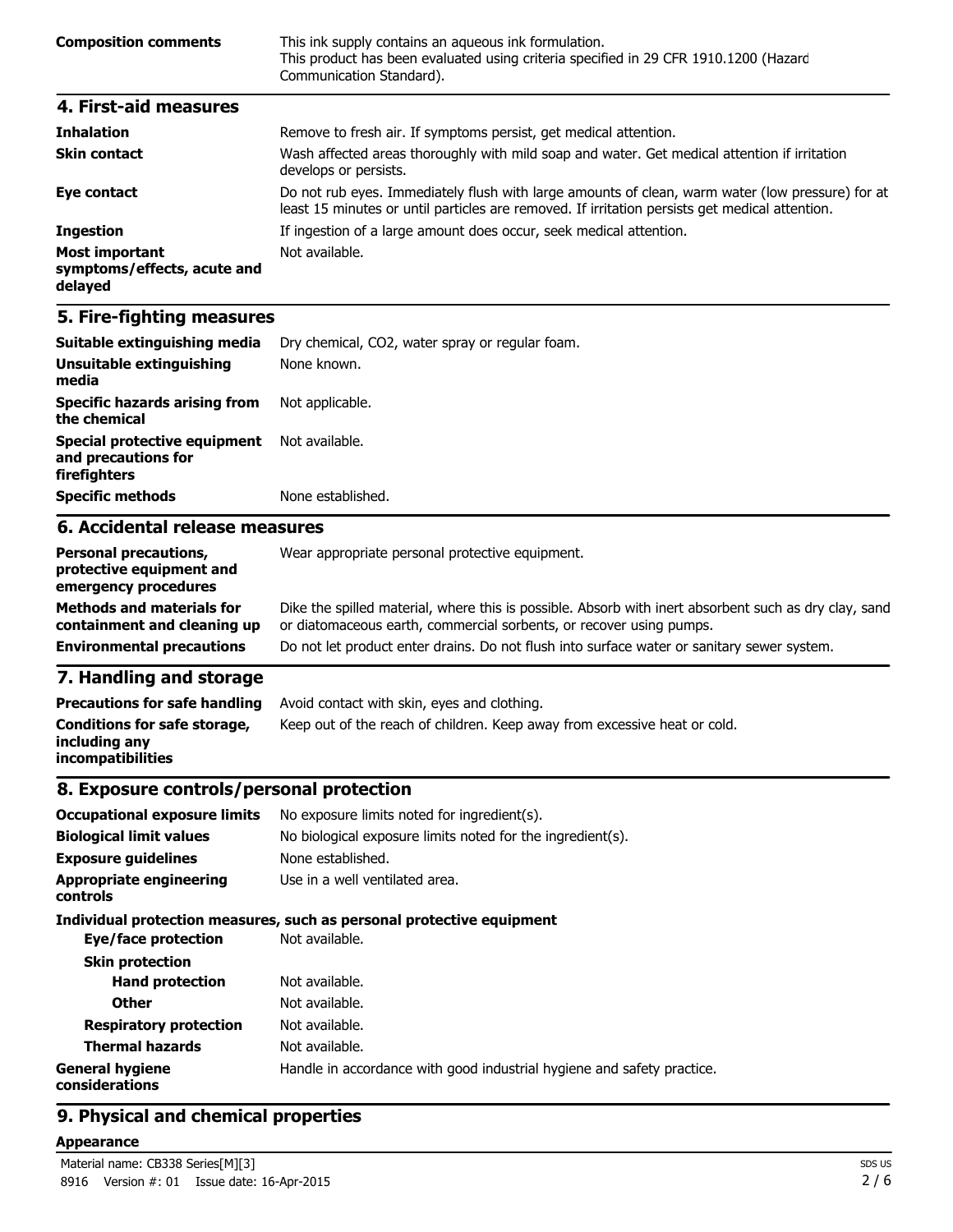| <b>Physical state</b>                               | Liquid.                                                   |  |
|-----------------------------------------------------|-----------------------------------------------------------|--|
| <b>Color</b>                                        | Magenta                                                   |  |
| Odor                                                | Not available.                                            |  |
| <b>Odor threshold</b>                               | Not available.                                            |  |
| рH                                                  | $6.2 - 6.8$                                               |  |
| <b>Melting point/freezing point</b>                 | Not available.                                            |  |
| <b>Initial boiling point and</b><br>boiling range   | Not determined                                            |  |
| <b>Flash point</b>                                  | $>$ 200.0 °F ( $>$ 93.3 °C) Pensky-Martens Closed Cup     |  |
| <b>Evaporation rate</b>                             | Not determined                                            |  |
| <b>Flammability (solid, gas)</b>                    | Not available.                                            |  |
| <b>Upper/lower flammability or explosive limits</b> |                                                           |  |
| Flammability limit - lower Not determined<br>(%)    |                                                           |  |
| <b>Flammability limit -</b><br>upper $(% )$         | Not available.                                            |  |
| <b>Explosive limit - lower</b><br>(%)               | Not available.                                            |  |
| <b>Explosive limit - upper</b><br>(9/6)             | Not available.                                            |  |
| <b>Vapor pressure</b>                               | Not determined                                            |  |
| Solubility(ies)                                     |                                                           |  |
| <b>Solubility (water)</b>                           | Soluble in water                                          |  |
| <b>Partition coefficient</b><br>(n-octanol/water)   | Not available.                                            |  |
| <b>Auto-ignition temperature</b>                    | Not available.                                            |  |
| <b>Decomposition temperature</b>                    | Not available.                                            |  |
| <b>Viscosity</b>                                    | $>= 2 cp$                                                 |  |
| <b>Other information</b>                            | For other VOC regulatory data/information see Section 15. |  |
| VOC (Weight %)                                      | $< 221$ g/L                                               |  |

## **10. Stability and reactivity**

| <b>Reactivity</b>                            | Not available.                                                                                                                                   |
|----------------------------------------------|--------------------------------------------------------------------------------------------------------------------------------------------------|
| <b>Chemical stability</b>                    | Stable under recommended storage conditions.                                                                                                     |
| <b>Possibility of hazardous</b><br>reactions | Will not occur.                                                                                                                                  |
| <b>Conditions to avoid</b>                   | Not available.                                                                                                                                   |
| <b>Incompatible materials</b>                | Incompatible with strong bases and oxidizing agents.                                                                                             |
| <b>Hazardous decomposition</b><br>products   | Upon decomposition, this product may yield gaseous nitrogen oxides, carbon monoxide, carbon<br>dioxide and/or low molecular weight hydrocarbons. |

## **11. Toxicological information**

| Symptoms related to the<br>physical, chemical and<br>toxicological characteristics | Not available.                                                    |  |
|------------------------------------------------------------------------------------|-------------------------------------------------------------------|--|
| <b>Information on toxicological effects</b>                                        |                                                                   |  |
| <b>Acute toxicity</b>                                                              | Based on available data, the classification criteria are not met. |  |
| <b>Skin corrosion/irritation</b>                                                   | Based on available data, the classification criteria are not met. |  |
| Serious eye damage/eye<br>irritation                                               | Based on available data, the classification criteria are not met. |  |
| <b>Respiratory or skin sensitization</b>                                           |                                                                   |  |

#### **Respiratory or skin sensitization**

| <b>Respiratory sensitization</b> | Based on available data, the classification criteria are not met. |
|----------------------------------|-------------------------------------------------------------------|
| <b>Skin sensitization</b>        | Based on available data, the classification criteria are not met. |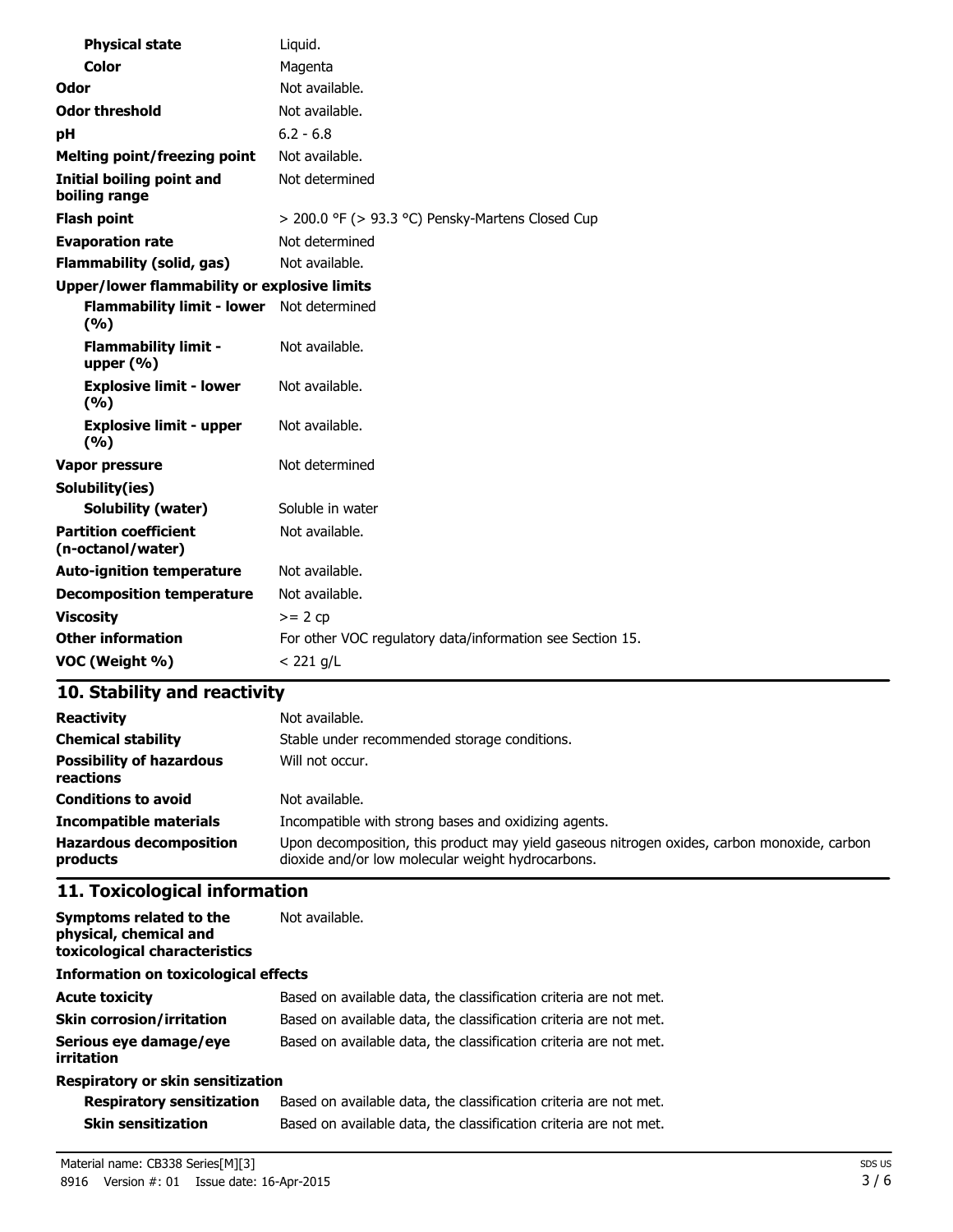| Complete toxicity data are not available for this specific formulation<br>Refer to Section 2 for potential health effects and Section 4 for first aid measures.                                                                                                                                                  |  |
|------------------------------------------------------------------------------------------------------------------------------------------------------------------------------------------------------------------------------------------------------------------------------------------------------------------|--|
|                                                                                                                                                                                                                                                                                                                  |  |
|                                                                                                                                                                                                                                                                                                                  |  |
|                                                                                                                                                                                                                                                                                                                  |  |
|                                                                                                                                                                                                                                                                                                                  |  |
|                                                                                                                                                                                                                                                                                                                  |  |
|                                                                                                                                                                                                                                                                                                                  |  |
|                                                                                                                                                                                                                                                                                                                  |  |
|                                                                                                                                                                                                                                                                                                                  |  |
|                                                                                                                                                                                                                                                                                                                  |  |
|                                                                                                                                                                                                                                                                                                                  |  |
|                                                                                                                                                                                                                                                                                                                  |  |
|                                                                                                                                                                                                                                                                                                                  |  |
|                                                                                                                                                                                                                                                                                                                  |  |
|                                                                                                                                                                                                                                                                                                                  |  |
|                                                                                                                                                                                                                                                                                                                  |  |
|                                                                                                                                                                                                                                                                                                                  |  |
|                                                                                                                                                                                                                                                                                                                  |  |
|                                                                                                                                                                                                                                                                                                                  |  |
|                                                                                                                                                                                                                                                                                                                  |  |
|                                                                                                                                                                                                                                                                                                                  |  |
|                                                                                                                                                                                                                                                                                                                  |  |
|                                                                                                                                                                                                                                                                                                                  |  |
|                                                                                                                                                                                                                                                                                                                  |  |
|                                                                                                                                                                                                                                                                                                                  |  |
|                                                                                                                                                                                                                                                                                                                  |  |
|                                                                                                                                                                                                                                                                                                                  |  |
| Do not allow this material to drain into sewers/water supplies. Dispose of waste material according<br>HP's Planet Partners (trademark) supplies recycling program enables simple, convenient recycling of<br>HP original inkjet and LaserJet supplies. For more information and to determine if this service is |  |
|                                                                                                                                                                                                                                                                                                                  |  |
|                                                                                                                                                                                                                                                                                                                  |  |
|                                                                                                                                                                                                                                                                                                                  |  |
|                                                                                                                                                                                                                                                                                                                  |  |
|                                                                                                                                                                                                                                                                                                                  |  |
|                                                                                                                                                                                                                                                                                                                  |  |
|                                                                                                                                                                                                                                                                                                                  |  |
|                                                                                                                                                                                                                                                                                                                  |  |

Not regulated as dangerous goods.

**Further information** Not a dangerous good under DOT, IATA, ADR, IMDG, or RID.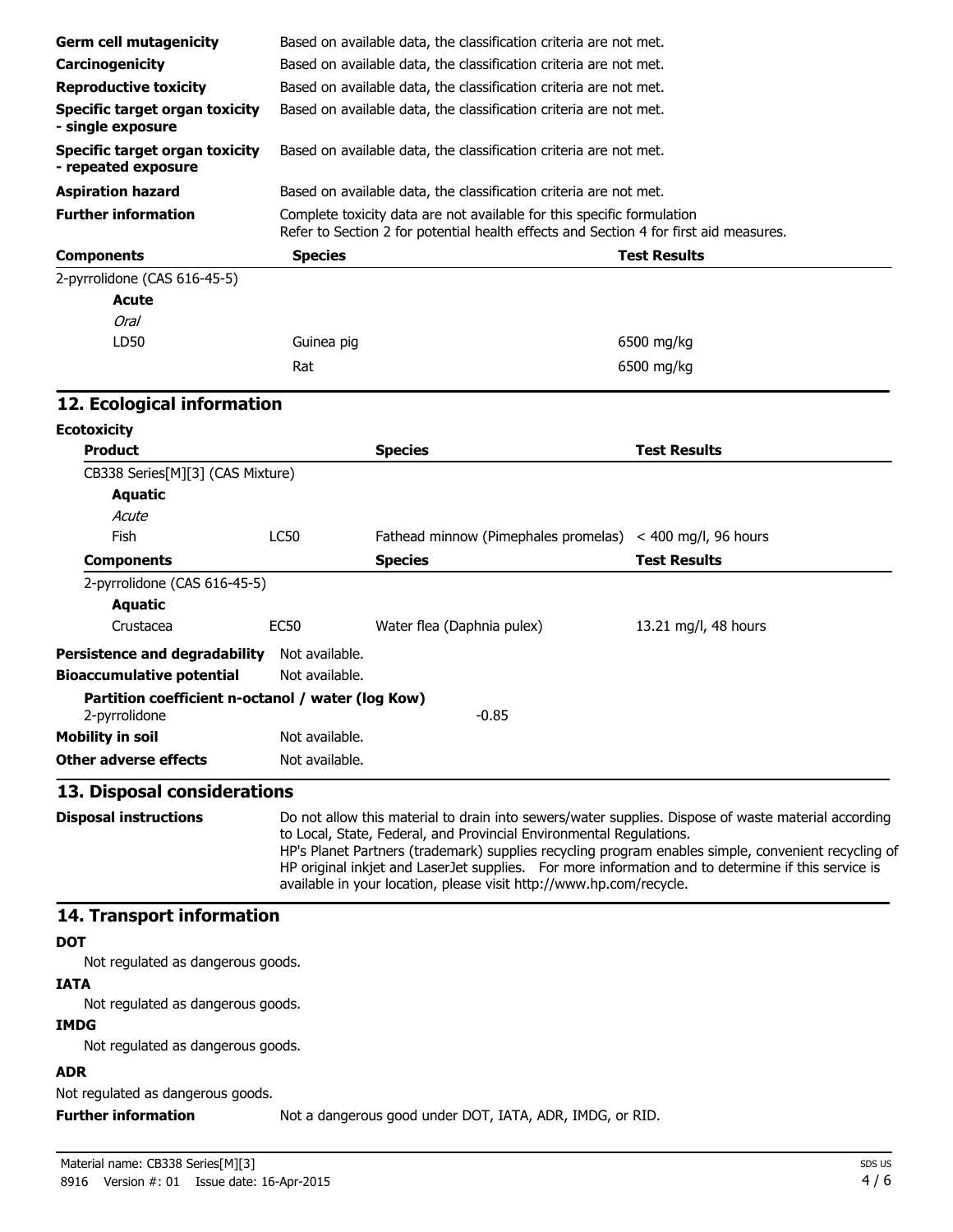## **15. Regulatory information**

| <b>US federal regulations</b>                               | US TSCA 12(b): Does not contain listed chemicals. A substance in this product is the subject of a<br>Significant New Use Rule (SNUR) at 40CFR721.10460. The Significant New Use(s) for this<br>substance (P03-307) is that it may not be manufactured or processed as a powder and must be<br>used in the manner prescribed in the premanufacture notification<br>TSCA 12(b) Components: Once per country reporting is required. The SNUR substance is present at<br>1 percent or greater in the final product.                                                |
|-------------------------------------------------------------|----------------------------------------------------------------------------------------------------------------------------------------------------------------------------------------------------------------------------------------------------------------------------------------------------------------------------------------------------------------------------------------------------------------------------------------------------------------------------------------------------------------------------------------------------------------|
| Not regulated.                                              | TSCA Section 12(b) Export Notification (40 CFR 707, Subpt. D)                                                                                                                                                                                                                                                                                                                                                                                                                                                                                                  |
| <b>CERCLA Hazardous Substance List (40 CFR 302.4)</b>       |                                                                                                                                                                                                                                                                                                                                                                                                                                                                                                                                                                |
| Not listed.                                                 |                                                                                                                                                                                                                                                                                                                                                                                                                                                                                                                                                                |
| <b>SARA 304 Emergency release notification</b>              |                                                                                                                                                                                                                                                                                                                                                                                                                                                                                                                                                                |
| Not regulated.                                              | OSHA Specifically Regulated Substances (29 CFR 1910.1001-1050)                                                                                                                                                                                                                                                                                                                                                                                                                                                                                                 |
| Not listed.                                                 |                                                                                                                                                                                                                                                                                                                                                                                                                                                                                                                                                                |
| <b>Hazard categories</b>                                    | <b>Superfund Amendments and Reauthorization Act of 1986 (SARA)</b><br>Immediate Hazard - No                                                                                                                                                                                                                                                                                                                                                                                                                                                                    |
|                                                             | Delayed Hazard - No                                                                                                                                                                                                                                                                                                                                                                                                                                                                                                                                            |
|                                                             | Fire Hazard - No                                                                                                                                                                                                                                                                                                                                                                                                                                                                                                                                               |
|                                                             | Pressure Hazard - No<br>Reactivity Hazard - No                                                                                                                                                                                                                                                                                                                                                                                                                                                                                                                 |
| <b>SARA 302 Extremely hazardous substance</b>               |                                                                                                                                                                                                                                                                                                                                                                                                                                                                                                                                                                |
| Not listed.                                                 |                                                                                                                                                                                                                                                                                                                                                                                                                                                                                                                                                                |
| <b>SARA 311/312</b>                                         | No                                                                                                                                                                                                                                                                                                                                                                                                                                                                                                                                                             |
| <b>Hazardous chemical</b>                                   |                                                                                                                                                                                                                                                                                                                                                                                                                                                                                                                                                                |
| <b>Other federal regulations</b>                            |                                                                                                                                                                                                                                                                                                                                                                                                                                                                                                                                                                |
| <b>Safe Drinking Water Act</b><br>(SDWA)                    | Not regulated.                                                                                                                                                                                                                                                                                                                                                                                                                                                                                                                                                 |
| <b>US state regulations</b>                                 |                                                                                                                                                                                                                                                                                                                                                                                                                                                                                                                                                                |
| <b>US. Massachusetts RTK - Substance List</b>               |                                                                                                                                                                                                                                                                                                                                                                                                                                                                                                                                                                |
| 2-pyrrolidone (CAS 616-45-5)                                |                                                                                                                                                                                                                                                                                                                                                                                                                                                                                                                                                                |
|                                                             | US. New Jersey Worker and Community Right-to-Know Act                                                                                                                                                                                                                                                                                                                                                                                                                                                                                                          |
| Not listed.                                                 |                                                                                                                                                                                                                                                                                                                                                                                                                                                                                                                                                                |
|                                                             | US. Pennsylvania Worker and Community Right-to-Know Law                                                                                                                                                                                                                                                                                                                                                                                                                                                                                                        |
| 2-pyrrolidone (CAS 616-45-5)<br><b>US. Rhode Island RTK</b> |                                                                                                                                                                                                                                                                                                                                                                                                                                                                                                                                                                |
| Not regulated.                                              |                                                                                                                                                                                                                                                                                                                                                                                                                                                                                                                                                                |
| <b>US. California Proposition 65</b>                        |                                                                                                                                                                                                                                                                                                                                                                                                                                                                                                                                                                |
| Not Listed.                                                 |                                                                                                                                                                                                                                                                                                                                                                                                                                                                                                                                                                |
| <b>Other information</b>                                    | VOC content (less water, less exempt compounds) = $<$ 674 g/L (U.S. requirement, not for<br>emissions)                                                                                                                                                                                                                                                                                                                                                                                                                                                         |
|                                                             | VOC data based on formulation (Organic compounds minus solids)                                                                                                                                                                                                                                                                                                                                                                                                                                                                                                 |
| <b>Regulatory information</b>                               | All chemical substances in this HP product have been notified or are exempt from notification under<br>chemical substances notification laws in the following countries: US (TSCA), EU (EINECS/ELINCS),<br>Switzerland, Canada (DSL/NDSL), Australia, Japan, Philippines, South Korea, New Zealand, and<br>China.                                                                                                                                                                                                                                              |
|                                                             |                                                                                                                                                                                                                                                                                                                                                                                                                                                                                                                                                                |
|                                                             | 16. Other information, including date of preparation or last revision                                                                                                                                                                                                                                                                                                                                                                                                                                                                                          |
| <b>Issue date</b>                                           | 16-Apr-2015                                                                                                                                                                                                                                                                                                                                                                                                                                                                                                                                                    |
| <b>Version #</b>                                            | 01                                                                                                                                                                                                                                                                                                                                                                                                                                                                                                                                                             |
| <b>Disclaimer</b>                                           | This Safety Data Sheet document is provided without charge to customers of Hewlett-Packard<br>Company. Data is the most current known to Hewlett-Packard Company at the time of preparation<br>of this document and is believed to be accurate. It should not be construed as guaranteeing<br>specific properties of the products as described or suitability for a particular application. This<br>document was prepared to the requirements of the jurisdiction specified in Section 1 above and<br>may not meet regulatory requirements in other countries. |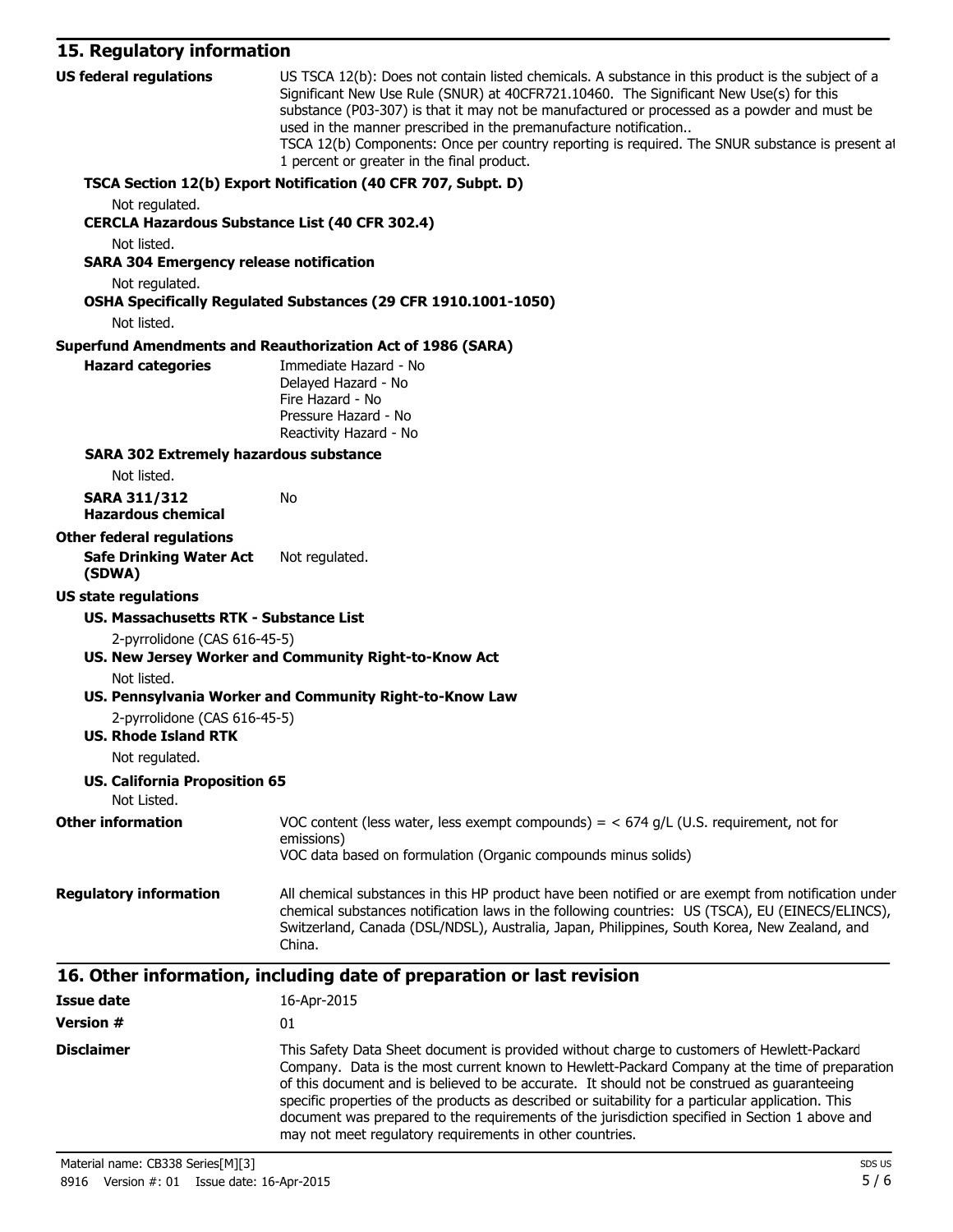| <b>Revision Information</b>     | Composition / Information on Ingredients<br>Physical & Chemical Properties: Multiple Properties                |
|---------------------------------|----------------------------------------------------------------------------------------------------------------|
| <b>Manufacturer information</b> | Hewlett-Packard Company<br>3000 Hanover Street<br>Palo Alto, California 94304-1112 US<br>Direct 1-650-857-5020 |

#### **Explanation of abbreviations**

| <b>ACGIH</b>  | American Conference of Governmental Industrial Hygienists           |
|---------------|---------------------------------------------------------------------|
| <b>CAS</b>    | <b>Chemical Abstracts Service</b>                                   |
| <b>CERCLA</b> | Comprehensive Environmental Response Compensation and Liability Act |
| <b>CFR</b>    | Code of Federal Regulations                                         |
| <b>COC</b>    | Cleveland Open Cup                                                  |
| <b>DOT</b>    | Department of Transportation                                        |
| <b>EPCRA</b>  | Emergency Planning and Community Right-to-Know Act (aka SARA)       |
| <b>TARC</b>   | International Agency for Research on Cancer                         |
| <b>NIOSH</b>  | National Institute for Occupational Safety and Health               |
| <b>NTP</b>    | National Toxicology Program                                         |
| <b>OSHA</b>   | Occupational Safety and Health Administration                       |
| <b>PEL</b>    | Permissible Exposure Limit                                          |
| <b>RCRA</b>   | Resource Conservation and Recovery Act                              |
| <b>REC</b>    | Recommended                                                         |
| <b>REL</b>    | Recommended Exposure Limit                                          |
| <b>SARA</b>   | Superfund Amendments and Reauthorization Act of 1986                |
| <b>STEL</b>   | Short-Term Exposure Limit                                           |
| <b>TCLP</b>   | Toxicity Characteristics Leaching Procedure                         |
| <b>TLV</b>    | <b>Threshold Limit Value</b>                                        |
| <b>TSCA</b>   | <b>Toxic Substances Control Act</b>                                 |
| <b>VOC</b>    | Volatile Organic Compounds                                          |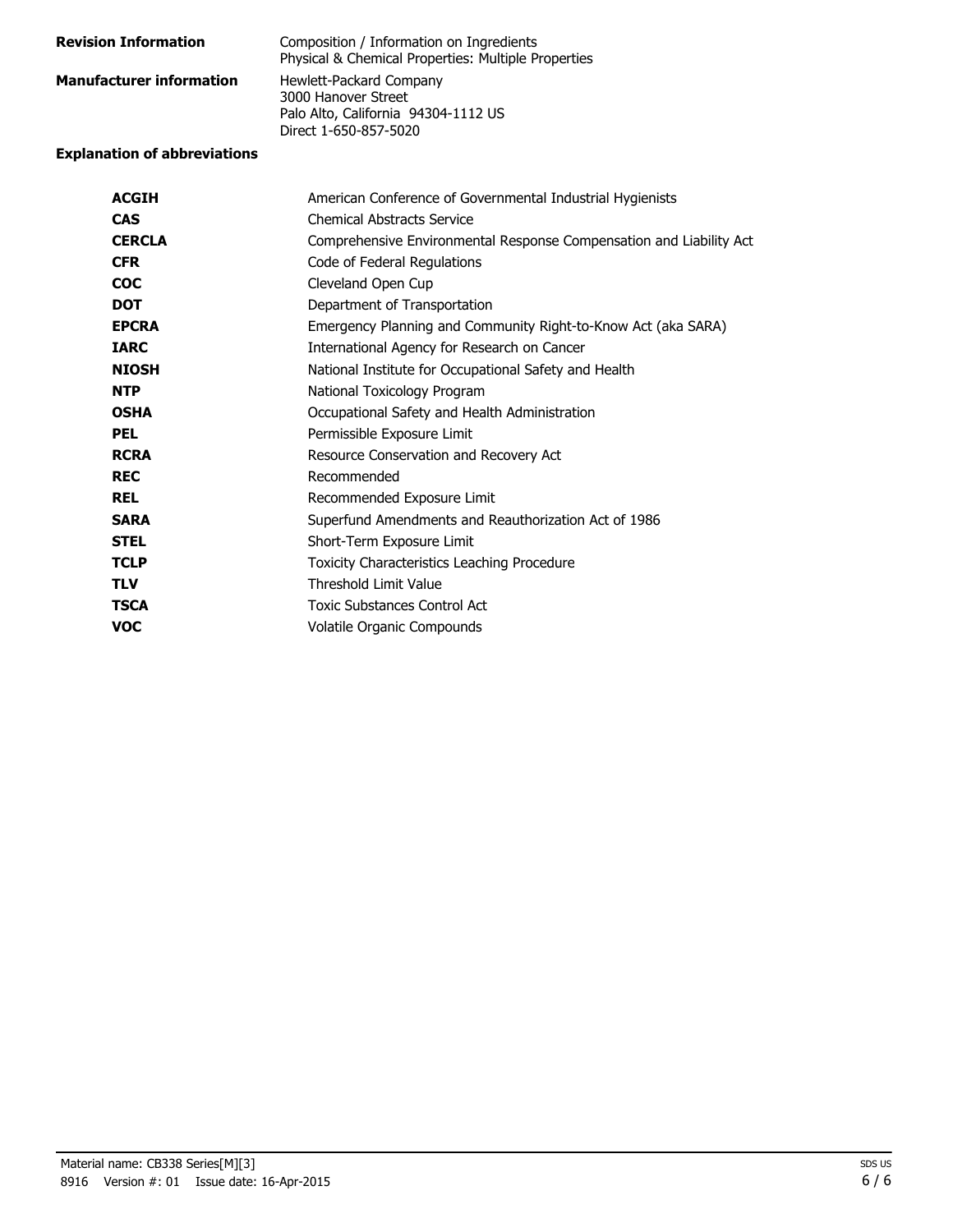



# **1. Identification**

| Product identifier            | CB338 Series[Y][3]                                                                                                                                                                                                                                      |
|-------------------------------|---------------------------------------------------------------------------------------------------------------------------------------------------------------------------------------------------------------------------------------------------------|
| Other means of identification | Not available.                                                                                                                                                                                                                                          |
| Recommended use               | Inkjet printing                                                                                                                                                                                                                                         |
| Recommended restrictions      | None known.                                                                                                                                                                                                                                             |
| Company identification        | Hewlett-Packard Company<br>3000 Hanover Street<br>Palo Alto, CA 94304-1185<br>United States<br>Telephone 650-857-5020                                                                                                                                   |
|                               | Hewlett-Packard health effects line<br>(Toll-free within the US) 1-800-457-4209<br>(Direct) 1-760-710-0048<br><b>HP Customer Care Line</b><br>(Toll-free within the US) 1-800-474-6836<br>(Direct) 1-208-323-2551<br>Email: hpcustomer.inguiries@hp.com |
| 7   Hazard(c) identification  |                                                                                                                                                                                                                                                         |

# **2. Hazard(s) identification**

| <b>Physical hazards</b>                      | Not classified.                                                                                                                                                                                                                                                                              |
|----------------------------------------------|----------------------------------------------------------------------------------------------------------------------------------------------------------------------------------------------------------------------------------------------------------------------------------------------|
| <b>Health hazards</b>                        | Not classified.                                                                                                                                                                                                                                                                              |
| <b>Environmental hazards</b>                 | Not classified.                                                                                                                                                                                                                                                                              |
| <b>OSHA defined hazards</b>                  | Not classified.                                                                                                                                                                                                                                                                              |
| <b>Label elements</b>                        |                                                                                                                                                                                                                                                                                              |
| <b>Hazard symbol</b>                         | None.                                                                                                                                                                                                                                                                                        |
| Signal word                                  | None.                                                                                                                                                                                                                                                                                        |
| <b>Hazard statement</b>                      | Not available.                                                                                                                                                                                                                                                                               |
| <b>Precautionary statement</b>               |                                                                                                                                                                                                                                                                                              |
| <b>Prevention</b>                            | Not available.                                                                                                                                                                                                                                                                               |
| <b>Response</b>                              | Not available.                                                                                                                                                                                                                                                                               |
| <b>Storage</b>                               | Not available.                                                                                                                                                                                                                                                                               |
| <b>Disposal</b>                              | Not available.                                                                                                                                                                                                                                                                               |
| Hazard(s) not otherwise<br>classified (HNOC) | Potential routes of overexposure to this product are skin and eye contact Inhalation of vapor and<br>ingestion are not expected to be significant routes of exposure for this product under normal use<br>conditions. Complete toxicity data are not available for this specific formulation |
| <b>Supplemental information</b>              | None.                                                                                                                                                                                                                                                                                        |

## **3. Composition/information on ingredients**

| <b>Chemical name</b>                            | <b>Common name and synonyms</b> | <b>CAS number</b> | %      |
|-------------------------------------------------|---------------------------------|-------------------|--------|
| Water                                           |                                 | 7732-18-5         | 65-80  |
| 1,5-pentanediol                                 |                                 | 111-29-5          | $<$ 10 |
| 2-pyrrolidone                                   |                                 | 616-45-5          | < 7.5  |
| Substituted naphthalenesulfonate<br>salt $# 13$ |                                 | Proprietary       | < 7.5  |
| Magnesium nitrate hexahydrate                   |                                 | 10377-60-3        | < 5    |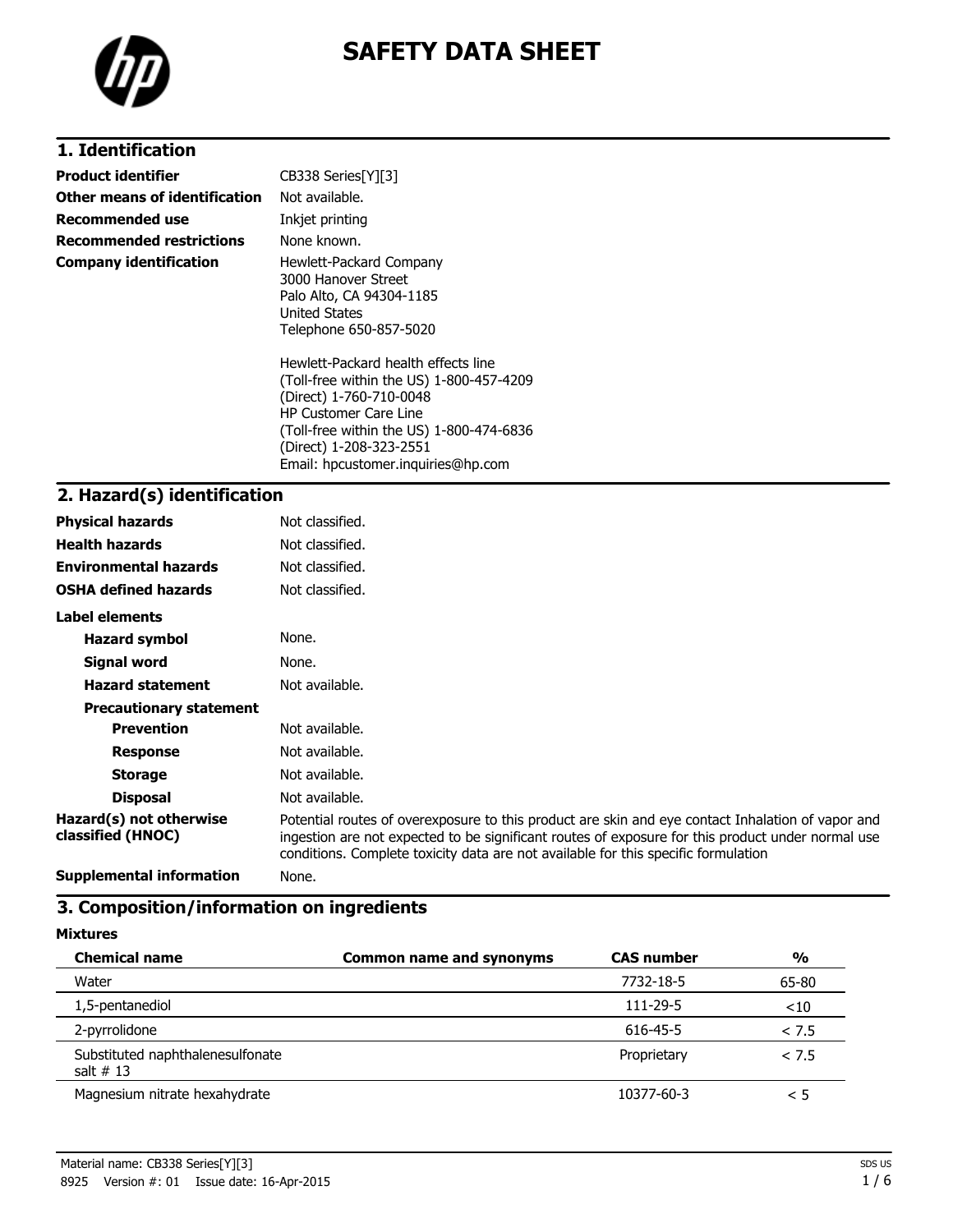| <b>Composition comments</b> | This ink supply contains an aqueous ink formulation.<br>This product has been evaluated using criteria specified in 29 CFR 1910.1200 (Hazard<br>Communication Standard). |
|-----------------------------|--------------------------------------------------------------------------------------------------------------------------------------------------------------------------|
| 4. First-aid measures       |                                                                                                                                                                          |

| <b>Inhalation</b>                                               | Remove to fresh air. If symptoms persist, get medical attention.                                                                                                                                   |
|-----------------------------------------------------------------|----------------------------------------------------------------------------------------------------------------------------------------------------------------------------------------------------|
| <b>Skin contact</b>                                             | Wash affected areas thoroughly with mild soap and water. Get medical attention if irritation<br>develops or persists.                                                                              |
| Eye contact                                                     | Do not rub eyes. Immediately flush with large amounts of clean, warm water (low pressure) for at<br>least 15 minutes or until particles are removed. If irritation persists get medical attention. |
| <b>Ingestion</b>                                                | If ingestion of a large amount does occur, seek medical attention.                                                                                                                                 |
| <b>Most important</b><br>symptoms/effects, acute and<br>delayed | Not available.                                                                                                                                                                                     |

### **5. Fire-fighting measures**

| Suitable extinguishing media                                               | Dry chemical, CO2, water spray or regular foam. |
|----------------------------------------------------------------------------|-------------------------------------------------|
| Unsuitable extinguishing<br>media                                          | None known.                                     |
| Specific hazards arising from<br>the chemical                              | Not applicable.                                 |
| <b>Special protective equipment</b><br>and precautions for<br>firefighters | Not available.                                  |
| <b>Specific methods</b>                                                    | None established.                               |
| 6. Accidental release measures                                             |                                                 |
| <b>Personal precautions,</b>                                               | Wear appropriate personal protective equipment. |

| <b>Personal precautions,</b><br>protective equipment and<br>emergency procedures | Wear appropriate personal protective equipment.                                                                                                                              |
|----------------------------------------------------------------------------------|------------------------------------------------------------------------------------------------------------------------------------------------------------------------------|
| <b>Methods and materials for</b><br>containment and cleaning up                  | Dike the spilled material, where this is possible. Absorb with inert absorbent such as dry clay, sand<br>or diatomaceous earth, commercial sorbents, or recover using pumps. |
| <b>Environmental precautions</b>                                                 | Do not let product enter drains. Do not flush into surface water or sanitary sewer system.                                                                                   |
|                                                                                  |                                                                                                                                                                              |

#### **7. Handling and storage**

| <b>Precautions for safe handling</b>                                      | Avoid contact with skin, eyes and clothing.                               |
|---------------------------------------------------------------------------|---------------------------------------------------------------------------|
| Conditions for safe storage,<br>including anv<br><b>incompatibilities</b> | Keep out of the reach of children. Keep away from excessive heat or cold. |

#### **8. Exposure controls/personal protection**

| <b>Occupational exposure limits</b><br><b>Biological limit values</b> | No exposure limits noted for ingredient(s).<br>No biological exposure limits noted for the ingredient(s). |
|-----------------------------------------------------------------------|-----------------------------------------------------------------------------------------------------------|
|                                                                       |                                                                                                           |
| <b>Exposure quidelines</b>                                            | None established.                                                                                         |
| <b>Appropriate engineering</b><br><b>controls</b>                     | Use in a well ventilated area.                                                                            |
|                                                                       | Individual protection measures, such as personal protective equipment                                     |
| Eye/face protection                                                   | Not available.                                                                                            |
| <b>Skin protection</b>                                                |                                                                                                           |
| <b>Hand protection</b>                                                | Not available.                                                                                            |
| <b>Other</b>                                                          | Not available.                                                                                            |
| <b>Respiratory protection</b>                                         | Not available.                                                                                            |
| <b>Thermal hazards</b>                                                | Not available.                                                                                            |
| <b>General hygiene</b><br>considerations                              | Handle in accordance with good industrial hygiene and safety practice.                                    |
|                                                                       |                                                                                                           |

### **9. Physical and chemical properties**

#### **Appearance**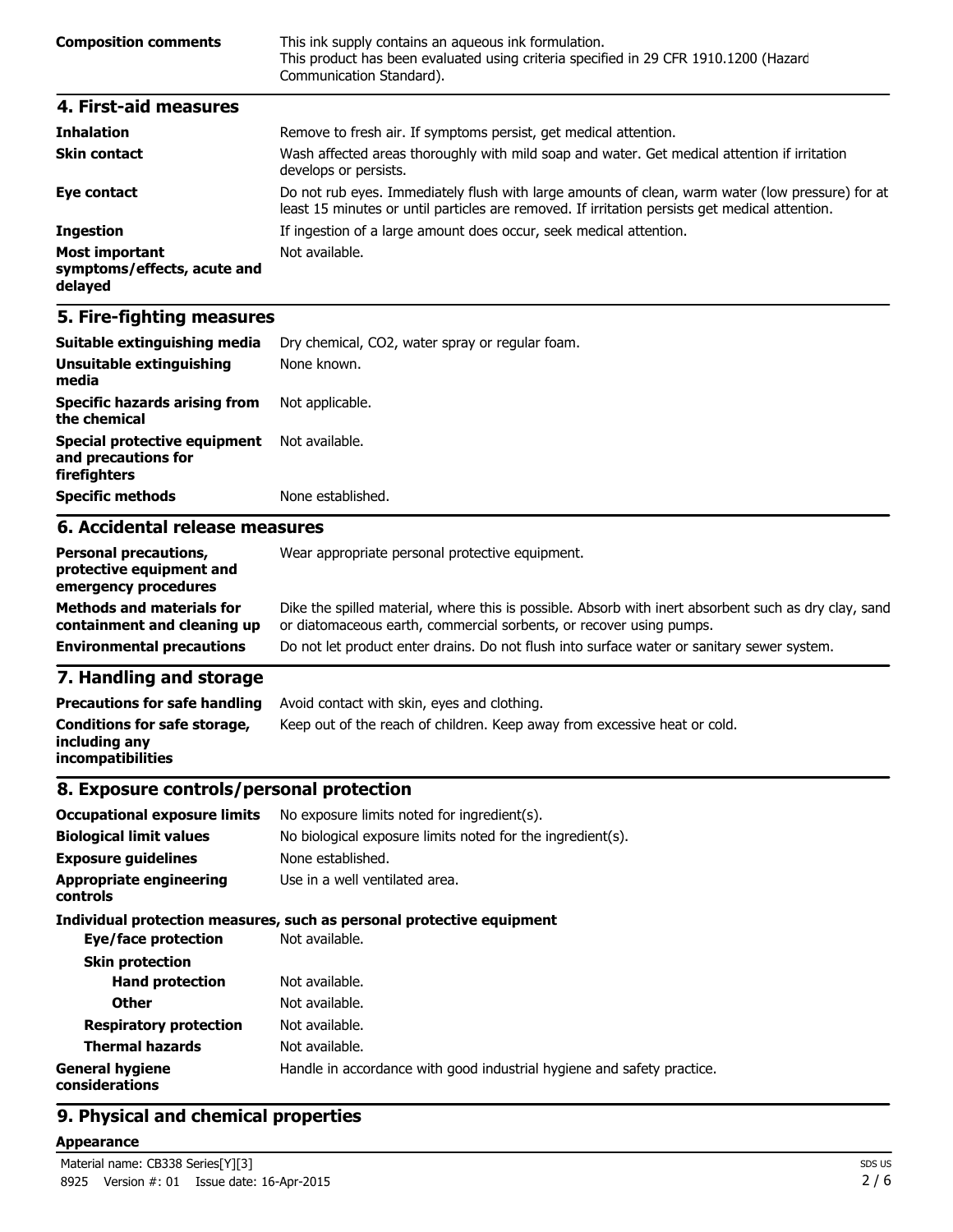| <b>Physical state</b>                               | Liquid.                                                   |
|-----------------------------------------------------|-----------------------------------------------------------|
| <b>Color</b>                                        | Yellow                                                    |
| Odor                                                | Not available.                                            |
| <b>Odor threshold</b>                               | Not available.                                            |
| рH                                                  | $6.2 - 6.8$                                               |
| <b>Melting point/freezing point</b>                 | Not available.                                            |
| Initial boiling point and<br>boiling range          | Not determined                                            |
| <b>Flash point</b>                                  | $>$ 200.0 °F ( $>$ 93.3 °C) Pensky-Martens Closed Cup     |
| <b>Evaporation rate</b>                             | Not determined                                            |
| <b>Flammability (solid, gas)</b>                    | Not available.                                            |
| <b>Upper/lower flammability or explosive limits</b> |                                                           |
| <b>Flammability limit - lower</b><br>(%)            | Not determined                                            |
| <b>Flammability limit -</b><br>upper $(% )$         | Not available.                                            |
| <b>Explosive limit - lower</b><br>(%)               | Not available.                                            |
| <b>Explosive limit - upper</b><br>(9/6)             | Not available.                                            |
| <b>Vapor pressure</b>                               | Not determined                                            |
| Solubility(ies)                                     |                                                           |
| <b>Solubility (water)</b>                           | Soluble in water                                          |
| <b>Partition coefficient</b><br>(n-octanol/water)   | Not available.                                            |
| <b>Auto-ignition temperature</b>                    | Not available.                                            |
| <b>Decomposition temperature</b>                    | Not available.                                            |
| <b>Viscosity</b>                                    | $>= 2 cp$                                                 |
| <b>Other information</b>                            | For other VOC regulatory data/information see Section 15. |
| VOC (Weight %)                                      | $< 221$ g/L                                               |

## **10. Stability and reactivity**

| <b>Reactivity</b>                            | Not available.                                                                                                                                   |
|----------------------------------------------|--------------------------------------------------------------------------------------------------------------------------------------------------|
| <b>Chemical stability</b>                    | Stable under recommended storage conditions.                                                                                                     |
| <b>Possibility of hazardous</b><br>reactions | Will not occur.                                                                                                                                  |
| <b>Conditions to avoid</b>                   | Not available.                                                                                                                                   |
| <b>Incompatible materials</b>                | Incompatible with strong bases and oxidizing agents.                                                                                             |
| <b>Hazardous decomposition</b><br>products   | Upon decomposition, this product may yield gaseous nitrogen oxides, carbon monoxide, carbon<br>dioxide and/or low molecular weight hydrocarbons. |

## **11. Toxicological information**

| Symptoms related to the<br>physical, chemical and<br>toxicological characteristics | Not available.                                                    |  |
|------------------------------------------------------------------------------------|-------------------------------------------------------------------|--|
| <b>Information on toxicological effects</b>                                        |                                                                   |  |
| <b>Acute toxicity</b>                                                              | Based on available data, the classification criteria are not met. |  |
| <b>Skin corrosion/irritation</b>                                                   | Based on available data, the classification criteria are not met. |  |
| Serious eye damage/eye<br><i>irritation</i>                                        | Based on available data, the classification criteria are not met. |  |
| <b>Respiratory or skin sensitization</b>                                           |                                                                   |  |

|  |  |  | <b>Respiratory or skin sensitization</b> |  |
|--|--|--|------------------------------------------|--|
|  |  |  |                                          |  |

| <b>Respiratory sensitization</b> | Based on available data, the classification criteria are not met. |
|----------------------------------|-------------------------------------------------------------------|
| <b>Skin sensitization</b>        | Based on available data, the classification criteria are not met. |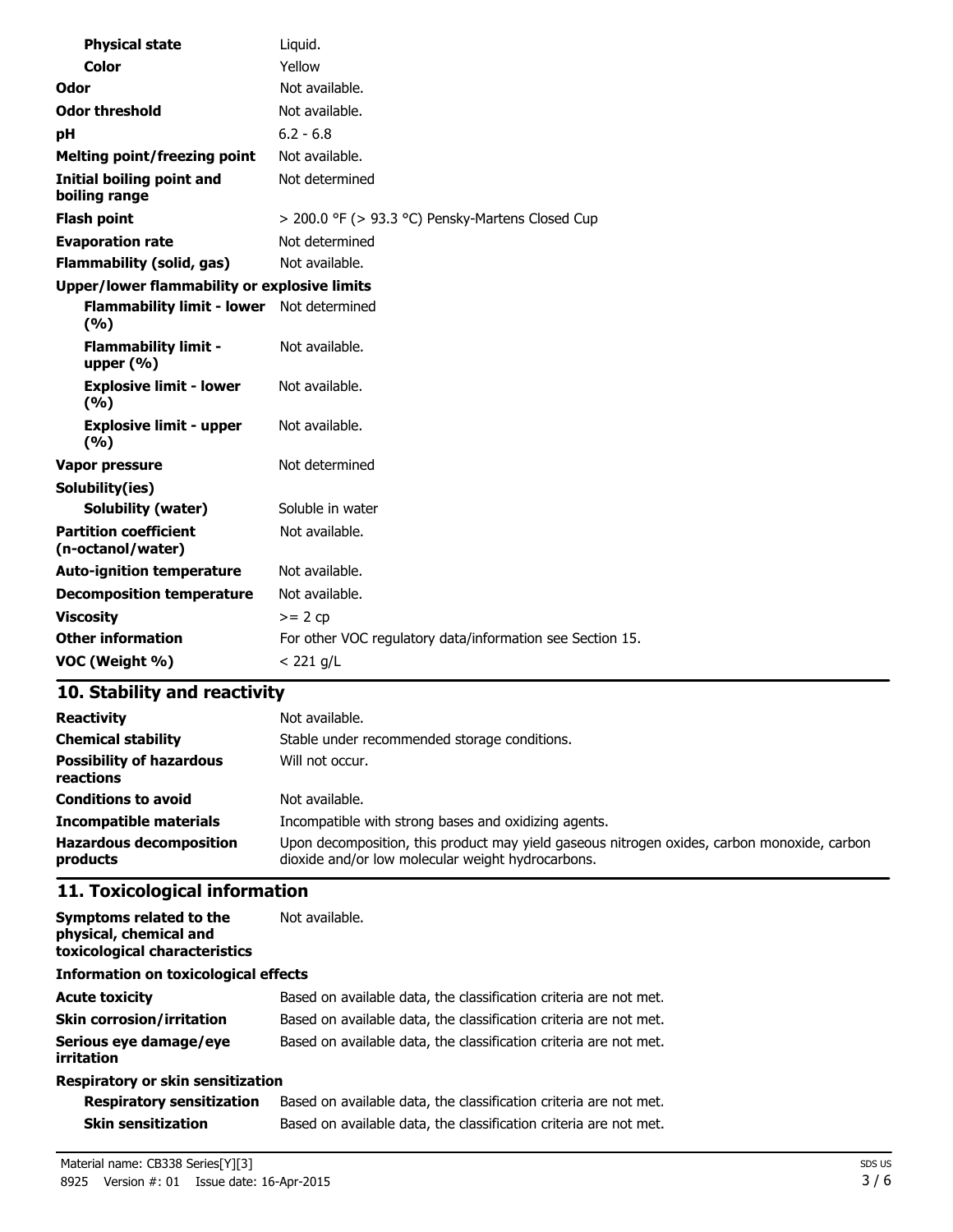| <b>Germ cell mutagenicity</b>                                | Based on available data, the classification criteria are not met.                                                                                                                                                                                                                                                                                                                                                                                              |                                                                   |                      |  |  |
|--------------------------------------------------------------|----------------------------------------------------------------------------------------------------------------------------------------------------------------------------------------------------------------------------------------------------------------------------------------------------------------------------------------------------------------------------------------------------------------------------------------------------------------|-------------------------------------------------------------------|----------------------|--|--|
| Carcinogenicity                                              |                                                                                                                                                                                                                                                                                                                                                                                                                                                                | Based on available data, the classification criteria are not met. |                      |  |  |
| <b>Reproductive toxicity</b>                                 | Based on available data, the classification criteria are not met.                                                                                                                                                                                                                                                                                                                                                                                              |                                                                   |                      |  |  |
| <b>Specific target organ toxicity</b><br>- single exposure   | Based on available data, the classification criteria are not met.                                                                                                                                                                                                                                                                                                                                                                                              |                                                                   |                      |  |  |
| <b>Specific target organ toxicity</b><br>- repeated exposure | Based on available data, the classification criteria are not met.                                                                                                                                                                                                                                                                                                                                                                                              |                                                                   |                      |  |  |
| <b>Aspiration hazard</b>                                     |                                                                                                                                                                                                                                                                                                                                                                                                                                                                | Based on available data, the classification criteria are not met. |                      |  |  |
| <b>Further information</b>                                   | Complete toxicity data are not available for this specific formulation<br>Refer to Section 2 for potential health effects and Section 4 for first aid measures.                                                                                                                                                                                                                                                                                                |                                                                   |                      |  |  |
| <b>Components</b>                                            | <b>Species</b>                                                                                                                                                                                                                                                                                                                                                                                                                                                 |                                                                   | <b>Test Results</b>  |  |  |
| 2-pyrrolidone (CAS 616-45-5)                                 |                                                                                                                                                                                                                                                                                                                                                                                                                                                                |                                                                   |                      |  |  |
| <b>Acute</b>                                                 |                                                                                                                                                                                                                                                                                                                                                                                                                                                                |                                                                   |                      |  |  |
| <b>Oral</b>                                                  |                                                                                                                                                                                                                                                                                                                                                                                                                                                                |                                                                   |                      |  |  |
| LD50                                                         | Guinea pig                                                                                                                                                                                                                                                                                                                                                                                                                                                     |                                                                   | 6500 mg/kg           |  |  |
|                                                              | Rat                                                                                                                                                                                                                                                                                                                                                                                                                                                            |                                                                   | 6500 mg/kg           |  |  |
| 12. Ecological information                                   |                                                                                                                                                                                                                                                                                                                                                                                                                                                                |                                                                   |                      |  |  |
| <b>Ecotoxicity</b>                                           |                                                                                                                                                                                                                                                                                                                                                                                                                                                                |                                                                   |                      |  |  |
| <b>Product</b>                                               |                                                                                                                                                                                                                                                                                                                                                                                                                                                                | <b>Species</b>                                                    | <b>Test Results</b>  |  |  |
| CB338 Series[Y][3] (CAS Mixture)                             |                                                                                                                                                                                                                                                                                                                                                                                                                                                                |                                                                   |                      |  |  |
| <b>Aquatic</b>                                               |                                                                                                                                                                                                                                                                                                                                                                                                                                                                |                                                                   |                      |  |  |
| Acute                                                        |                                                                                                                                                                                                                                                                                                                                                                                                                                                                |                                                                   |                      |  |  |
| <b>Fish</b>                                                  | <b>LC50</b>                                                                                                                                                                                                                                                                                                                                                                                                                                                    | Fathead minnow (Pimephales promelas) < 400 mg/l, 96 hours         |                      |  |  |
| <b>Components</b>                                            |                                                                                                                                                                                                                                                                                                                                                                                                                                                                | <b>Species</b>                                                    | <b>Test Results</b>  |  |  |
| 2-pyrrolidone (CAS 616-45-5)                                 |                                                                                                                                                                                                                                                                                                                                                                                                                                                                |                                                                   |                      |  |  |
| <b>Aquatic</b>                                               |                                                                                                                                                                                                                                                                                                                                                                                                                                                                |                                                                   |                      |  |  |
| Crustacea                                                    | <b>EC50</b>                                                                                                                                                                                                                                                                                                                                                                                                                                                    | Water flea (Daphnia pulex)                                        | 13.21 mg/l, 48 hours |  |  |
| Persistence and degradability                                | Not available.                                                                                                                                                                                                                                                                                                                                                                                                                                                 |                                                                   |                      |  |  |
| <b>Bioaccumulative potential</b>                             | Not available.                                                                                                                                                                                                                                                                                                                                                                                                                                                 |                                                                   |                      |  |  |
| Partition coefficient n-octanol / water (log Kow)            |                                                                                                                                                                                                                                                                                                                                                                                                                                                                |                                                                   |                      |  |  |
| 2-pyrrolidone                                                |                                                                                                                                                                                                                                                                                                                                                                                                                                                                | $-0.85$                                                           |                      |  |  |
| <b>Mobility in soil</b>                                      | Not available.                                                                                                                                                                                                                                                                                                                                                                                                                                                 |                                                                   |                      |  |  |
| <b>Other adverse effects</b>                                 | Not available.                                                                                                                                                                                                                                                                                                                                                                                                                                                 |                                                                   |                      |  |  |
| 13. Disposal considerations                                  |                                                                                                                                                                                                                                                                                                                                                                                                                                                                |                                                                   |                      |  |  |
| <b>Disposal instructions</b>                                 | Do not allow this material to drain into sewers/water supplies. Dispose of waste material according<br>to Local, State, Federal, and Provincial Environmental Regulations.<br>HP's Planet Partners (trademark) supplies recycling program enables simple, convenient recycling of<br>HP original inkjet and LaserJet supplies. For more information and to determine if this service is<br>available in your location, please visit http://www.hp.com/recycle. |                                                                   |                      |  |  |
| 14. Transport information                                    |                                                                                                                                                                                                                                                                                                                                                                                                                                                                |                                                                   |                      |  |  |
| <b>DOT</b>                                                   |                                                                                                                                                                                                                                                                                                                                                                                                                                                                |                                                                   |                      |  |  |
| Not regulated as dangerous goods.                            |                                                                                                                                                                                                                                                                                                                                                                                                                                                                |                                                                   |                      |  |  |
| <b>IATA</b>                                                  |                                                                                                                                                                                                                                                                                                                                                                                                                                                                |                                                                   |                      |  |  |
| Not regulated as dangerous goods.                            |                                                                                                                                                                                                                                                                                                                                                                                                                                                                |                                                                   |                      |  |  |
| <b>IMDG</b>                                                  |                                                                                                                                                                                                                                                                                                                                                                                                                                                                |                                                                   |                      |  |  |
| Not regulated as dangerous goods.                            |                                                                                                                                                                                                                                                                                                                                                                                                                                                                |                                                                   |                      |  |  |
| <b>ADR</b>                                                   |                                                                                                                                                                                                                                                                                                                                                                                                                                                                |                                                                   |                      |  |  |
|                                                              |                                                                                                                                                                                                                                                                                                                                                                                                                                                                |                                                                   |                      |  |  |

Not regulated as dangerous goods.

**Further information** Not a dangerous good under DOT, IATA, ADR, IMDG, or RID.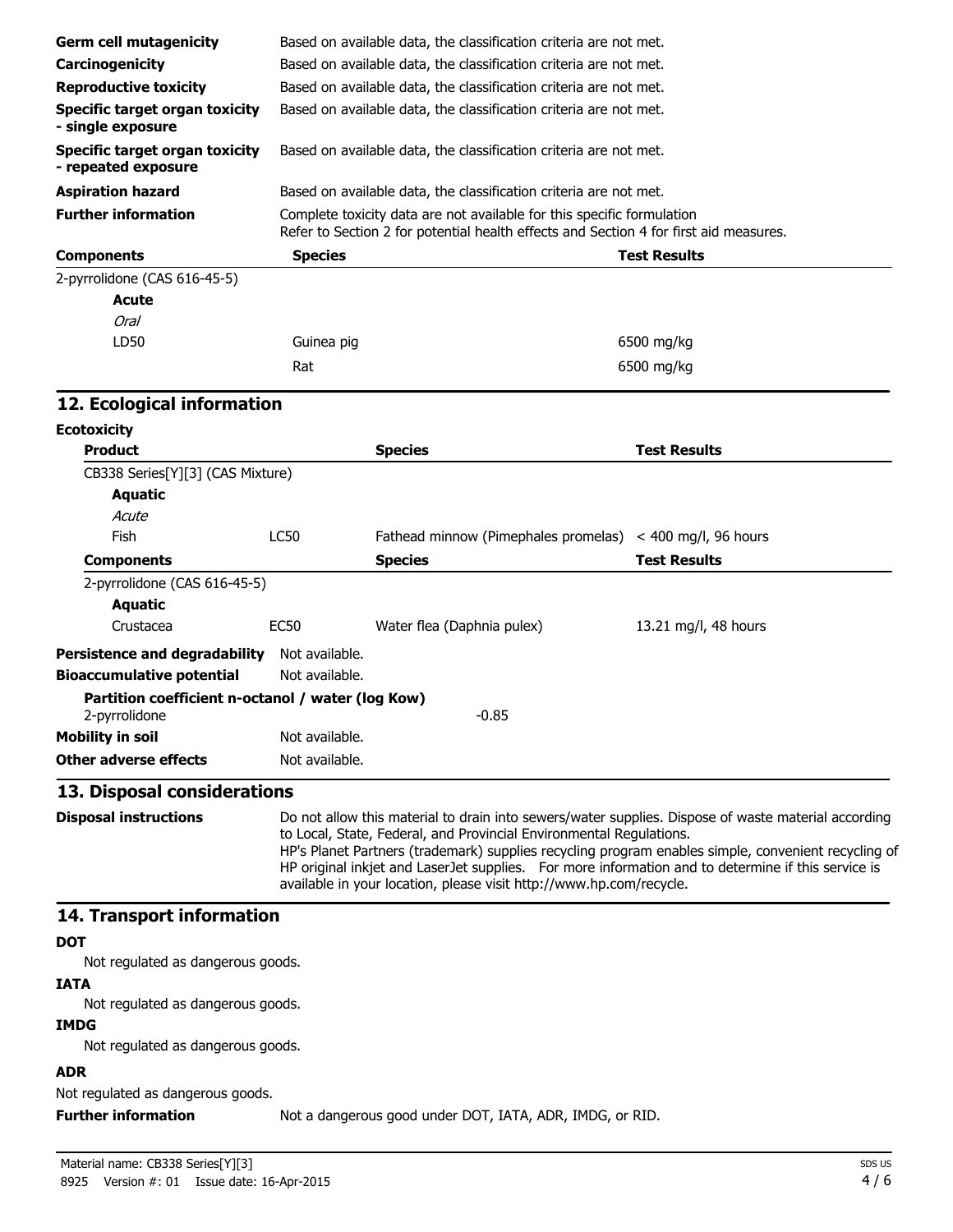### **15. Regulatory information**

| 15. Regulatory Information                            |                                                                                                                                                                       |  |  |  |
|-------------------------------------------------------|-----------------------------------------------------------------------------------------------------------------------------------------------------------------------|--|--|--|
| <b>US federal regulations</b>                         | US TSCA 12(b): Does not contain listed chemicals.                                                                                                                     |  |  |  |
|                                                       | TSCA Section 12(b) Export Notification (40 CFR 707, Subpt. D)                                                                                                         |  |  |  |
| Not regulated.                                        |                                                                                                                                                                       |  |  |  |
| <b>CERCLA Hazardous Substance List (40 CFR 302.4)</b> |                                                                                                                                                                       |  |  |  |
| Not listed.                                           |                                                                                                                                                                       |  |  |  |
| <b>SARA 304 Emergency release notification</b>        |                                                                                                                                                                       |  |  |  |
| Not regulated.                                        |                                                                                                                                                                       |  |  |  |
|                                                       | OSHA Specifically Regulated Substances (29 CFR 1910.1001-1050)                                                                                                        |  |  |  |
| Not listed.                                           |                                                                                                                                                                       |  |  |  |
| <b>Hazard categories</b>                              | <b>Superfund Amendments and Reauthorization Act of 1986 (SARA)</b><br>Immediate Hazard - No                                                                           |  |  |  |
|                                                       | Delayed Hazard - No                                                                                                                                                   |  |  |  |
|                                                       | Fire Hazard - No                                                                                                                                                      |  |  |  |
|                                                       | Pressure Hazard - No                                                                                                                                                  |  |  |  |
|                                                       | Reactivity Hazard - No                                                                                                                                                |  |  |  |
| <b>SARA 302 Extremely hazardous substance</b>         |                                                                                                                                                                       |  |  |  |
| Not listed.                                           |                                                                                                                                                                       |  |  |  |
| <b>SARA 311/312</b><br><b>Hazardous chemical</b>      | No                                                                                                                                                                    |  |  |  |
| <b>Other federal regulations</b>                      |                                                                                                                                                                       |  |  |  |
| <b>Safe Drinking Water Act</b>                        | Not regulated.                                                                                                                                                        |  |  |  |
| (SDWA)                                                |                                                                                                                                                                       |  |  |  |
| <b>US state regulations</b>                           |                                                                                                                                                                       |  |  |  |
| <b>US. Massachusetts RTK - Substance List</b>         |                                                                                                                                                                       |  |  |  |
| 2-pyrrolidone (CAS 616-45-5)                          |                                                                                                                                                                       |  |  |  |
|                                                       | US. New Jersey Worker and Community Right-to-Know Act                                                                                                                 |  |  |  |
| Not listed.                                           |                                                                                                                                                                       |  |  |  |
|                                                       | US. Pennsylvania Worker and Community Right-to-Know Law                                                                                                               |  |  |  |
| 2-pyrrolidone (CAS 616-45-5)                          |                                                                                                                                                                       |  |  |  |
| <b>US. Rhode Island RTK</b>                           |                                                                                                                                                                       |  |  |  |
| Not regulated.                                        |                                                                                                                                                                       |  |  |  |
| <b>US. California Proposition 65</b>                  |                                                                                                                                                                       |  |  |  |
| Not Listed.                                           |                                                                                                                                                                       |  |  |  |
| <b>Other information</b>                              | VOC content (less water, less exempt compounds) = $<$ 663 g/L (U.S. requirement, not for<br>emissions) VOC data based on formulation (Organic compounds minus solids) |  |  |  |
|                                                       |                                                                                                                                                                       |  |  |  |
| <b>Regulatory information</b>                         | All chemical substances in this HP product have been notified or are exempt from notification under                                                                   |  |  |  |
|                                                       | chemical substances notification laws in the following countries: US (TSCA), EU (EINECS/ELINCS),                                                                      |  |  |  |
|                                                       | Switzerland, Canada (DSL/NDSL), Australia, Japan, Philippines, South Korea, New Zealand, and                                                                          |  |  |  |
|                                                       | China.                                                                                                                                                                |  |  |  |
|                                                       | 16. Other information, including date of preparation or last revision                                                                                                 |  |  |  |
| <b>Issue date</b>                                     | 16-Apr-2015                                                                                                                                                           |  |  |  |
| <b>Version #</b>                                      | 01                                                                                                                                                                    |  |  |  |
| <b>Disclaimer</b>                                     | This Safety Data Sheet document is provided without charge to customers of Hewlett-Packard                                                                            |  |  |  |
|                                                       | Company. Data is the most current known to Hewlett-Packard Company at the time of preparation                                                                         |  |  |  |
|                                                       | of this document and is believed to be accurate. It should not be construed as guaranteeing                                                                           |  |  |  |
|                                                       | specific properties of the products as described or suitability for a particular application. This                                                                    |  |  |  |
|                                                       | document was prepared to the requirements of the jurisdiction specified in Section 1 above and<br>may not meet regulatory requirements in other countries.            |  |  |  |
| <b>Revision Information</b>                           | Composition / Information on Ingredients                                                                                                                              |  |  |  |
|                                                       | Physical & Chemical Properties: Multiple Properties                                                                                                                   |  |  |  |